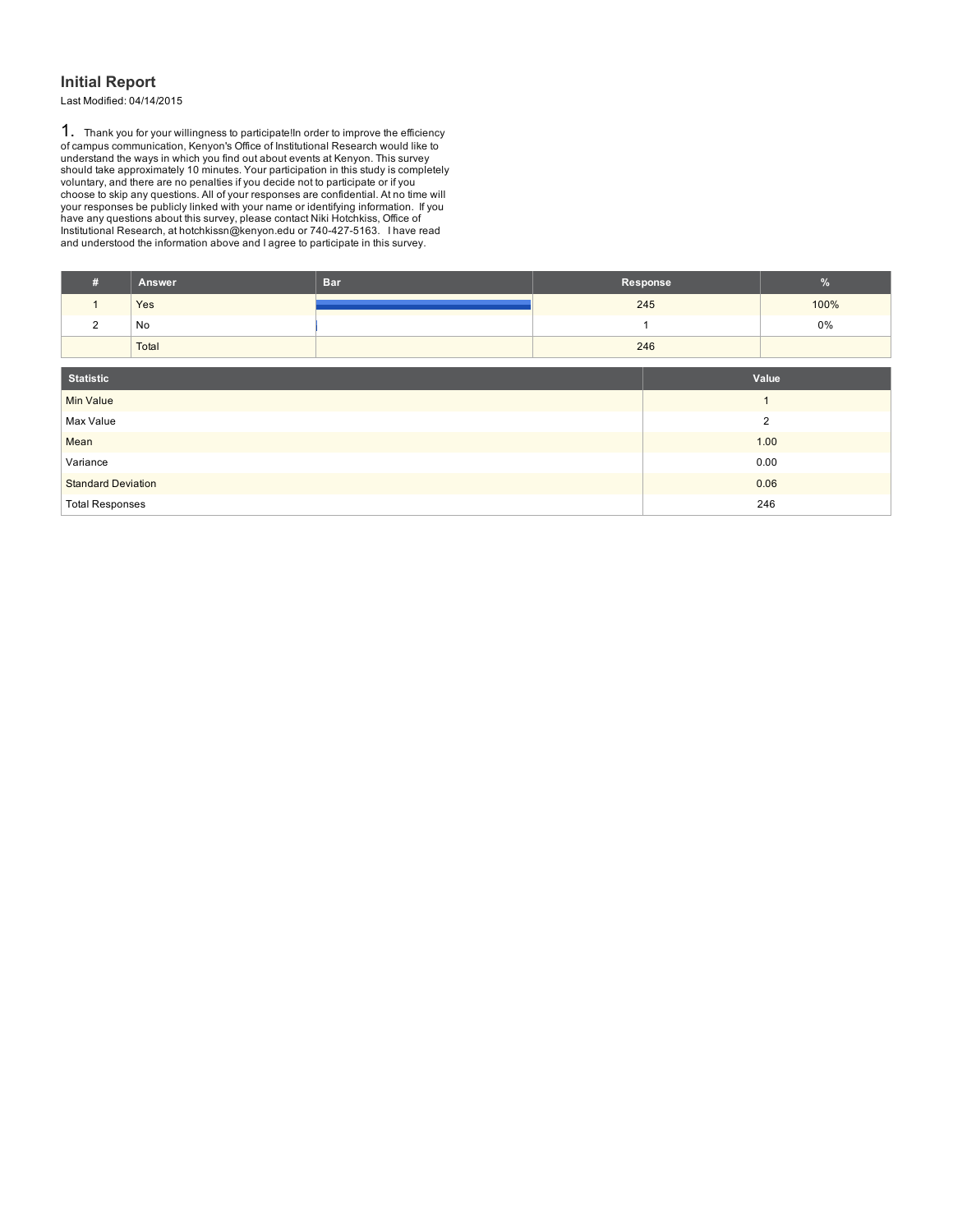## 2. How well-informed are you about events at Kenyon?

| # | Answer                   | <b>Bar</b>             | Response | %   |
|---|--------------------------|------------------------|----------|-----|
|   | Very well-informed       |                        | 28       | 12% |
| 2 | Well-informed            |                        | 105      | 45% |
| 3 | Somewhat well-informed   | <b>Service Service</b> | 86       | 37% |
| 4 | Slightly well-informed   |                        | 11       | 5%  |
| 5 | Not at all well-informed |                        | $\Omega$ | 1%  |
|   | Total                    |                        | 232      |     |

| <b>Statistic</b>          | Value |
|---------------------------|-------|
| <b>Min Value</b>          |       |
| Max Value                 | 5     |
| Mean                      | 2.37  |
| Variance                  | 0.62  |
| <b>Standard Deviation</b> | 0.79  |
| <b>Total Responses</b>    | 232   |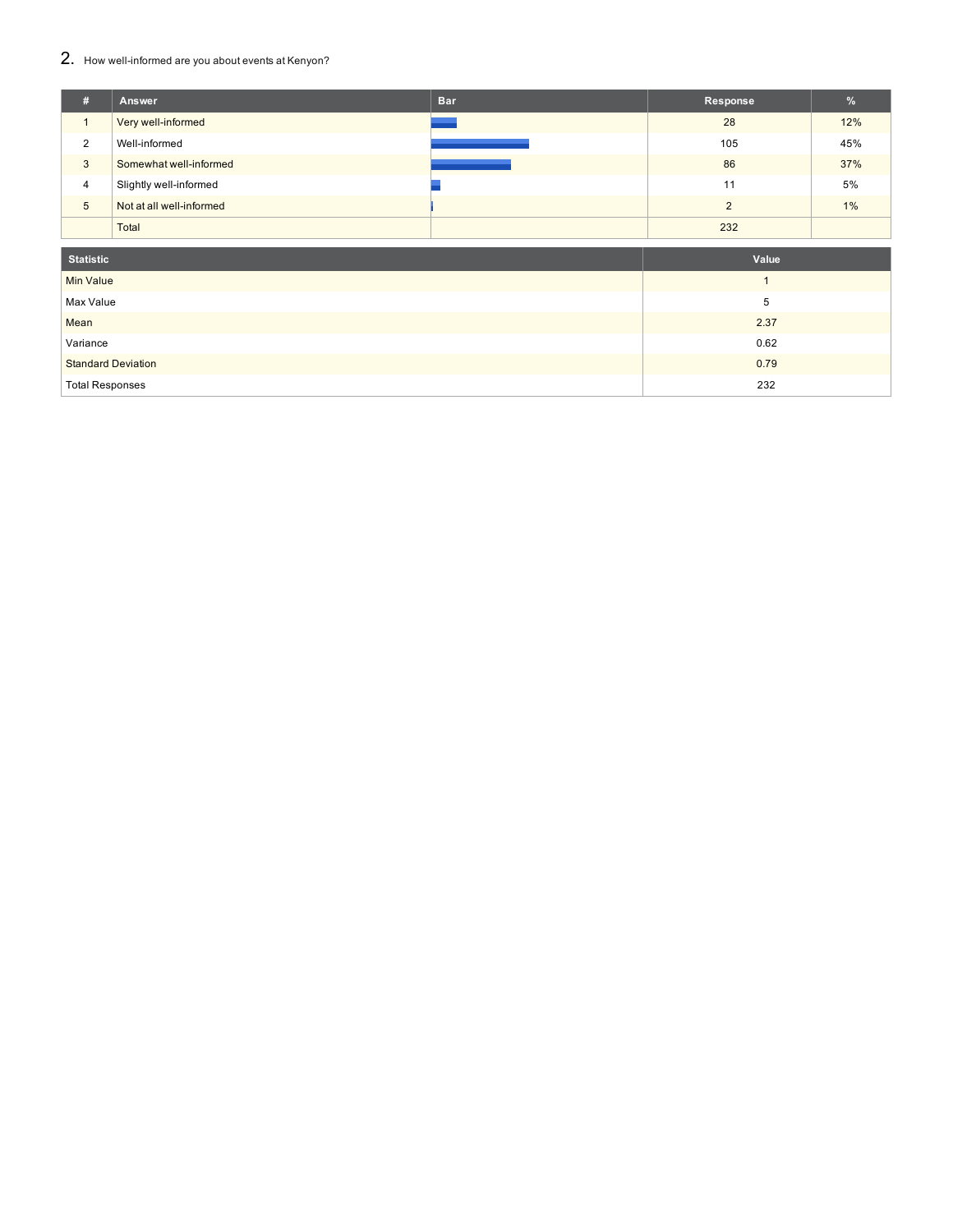## 3. How frequently do you attend Kenyon events?

| 【#】            | Answer                | <b>Bar</b> | Response | $\frac{1}{2}$ |
|----------------|-----------------------|------------|----------|---------------|
|                | Once a week           |            | 57       | 25%           |
| 2              | 2-3 times a month     |            | 91       | 39%           |
| 3              | Once a month          |            | 47       | 20%           |
| $\overline{4}$ | 2-3 times a semester  |            | 28       | 12%           |
| 5              | Once a semester       |            | 6        | 3%            |
| 6              | Once an academic year |            | C        | 1%            |
| $\overline{ }$ | <b>Never</b>          |            |          | $0\%$         |
|                | Total                 |            | 232      |               |

| <b>Statistic</b>          | Value |
|---------------------------|-------|
| <b>Min Value</b>          |       |
| Max Value                 |       |
| Mean                      | 2.33  |
| Variance                  | 1.30  |
| <b>Standard Deviation</b> | 1.14  |
| <b>Total Responses</b>    | 232   |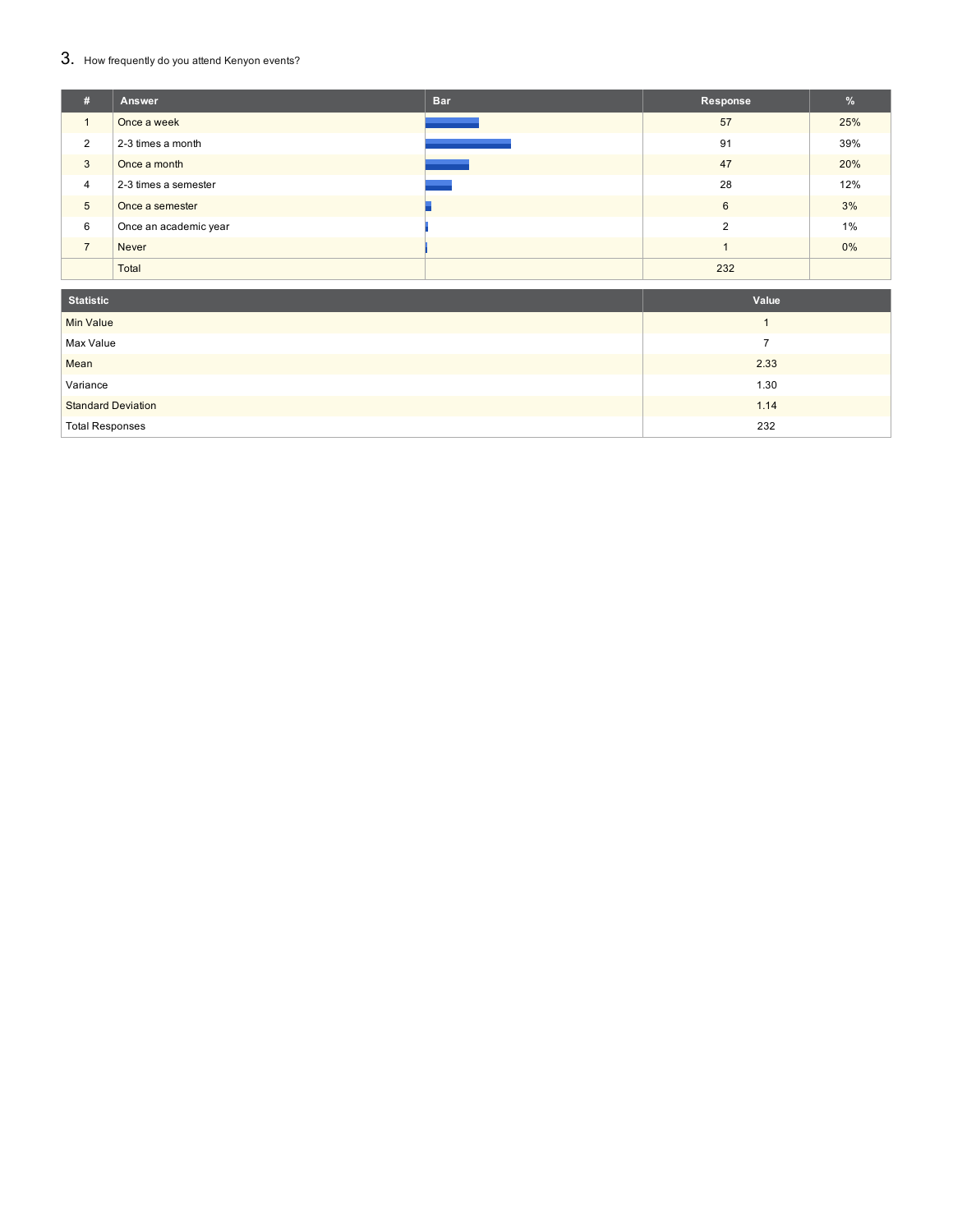#### 4. How often do you attend a Kenyon event because it is:

| # | Question                       | Once a<br>week | 2-3 times a<br>month | Once a<br>month | 2-3 times a<br>semester | Once a<br>semester | Once an academic<br>year | Never | Total<br><b>Responses</b> | <b>Mean</b> |
|---|--------------------------------|----------------|----------------------|-----------------|-------------------------|--------------------|--------------------------|-------|---------------------------|-------------|
|   | Of personal interest?          | 42             | 70                   | 41              | 41                      | 14                 |                          | 6     | 219                       | 2.79        |
|   | In support of your<br>friends? | 12             | 67                   | 62              | 48                      | 18                 |                          |       | 217                       | 3.13        |
|   | A class requirement?           |                | 12                   | 45              | 71                      | 47                 | 17                       |       | 216                       | 4.19        |

| <b>Statistic</b>          | Of personal interest? | In support of your friends? | A class requirement? |
|---------------------------|-----------------------|-----------------------------|----------------------|
| Min Value                 |                       |                             |                      |
| Max Value                 |                       |                             |                      |
| Mean                      | 2.79                  | 3.13                        | 4.19                 |
| Variance                  | 2.14                  | 1.65                        | 1.93                 |
| <b>Standard Deviation</b> | 1.46                  | 1.28                        | 1.39                 |
| <b>Total Responses</b>    | 219                   | 217                         | 216                  |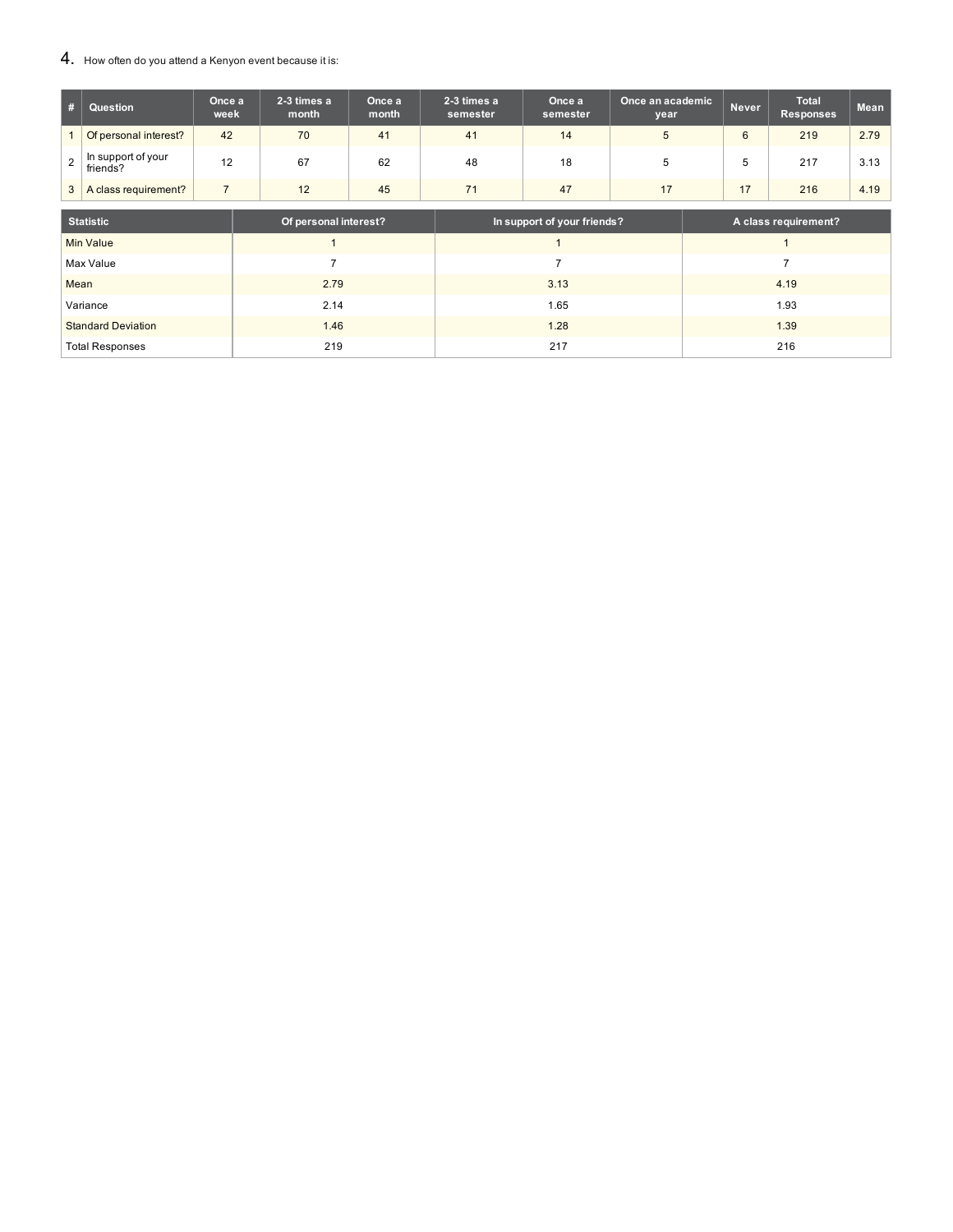# $5_\cdot$  During what times are you most likely to attend a Kenyon event during the<br>school week, excluding social events?

| #                | Answer                                            | <b>Bar</b> | Response | $\frac{9}{6}$ |
|------------------|---------------------------------------------------|------------|----------|---------------|
| 1                | Common Hour (11am-12pm Tues/Thurs)                |            | 100      | 45%           |
| 2                | 4pm-7pm                                           |            | 103      | 47%           |
| 3                | 7pm-10pm                                          |            | 135      | 61%           |
| 4                | 10pm or later                                     |            | 28       | 13%           |
| $5\phantom{.0}$  | I will not attend a Kenyon event during the week. |            | 6        | 3%            |
| <b>Statistic</b> |                                                   |            | Value    |               |
| <b>Min Value</b> |                                                   |            |          |               |
| Max Value        |                                                   |            | 5        |               |
|                  | <b>Total Responses</b>                            |            | 220      |               |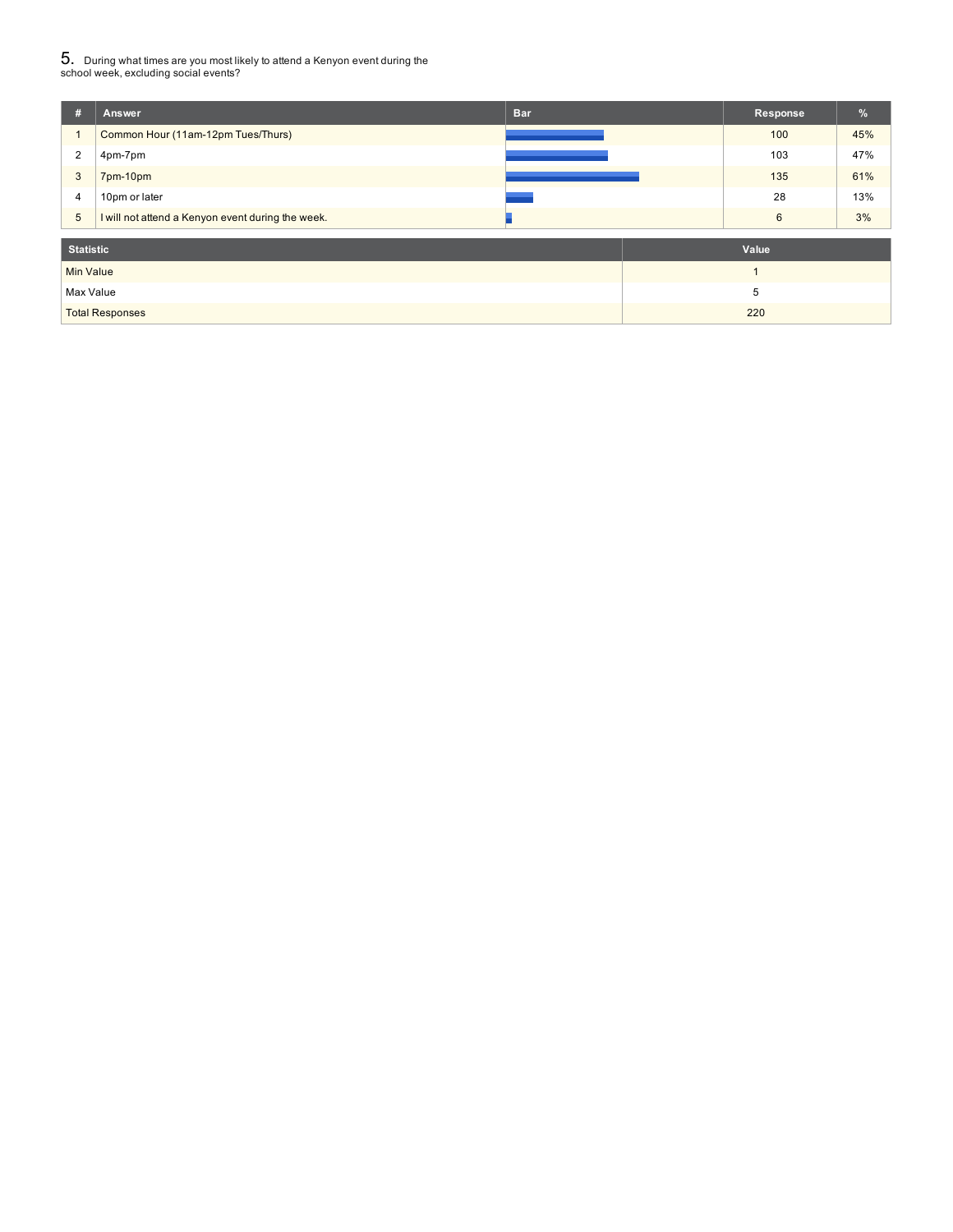# $6$ . During what times are you most likely to attend a Kenyon event during the<br>weekend, excluding social events?

| #                | Answer                                           | <b>Bar</b> | Response       | %   |
|------------------|--------------------------------------------------|------------|----------------|-----|
| $\mathbf{1}$     | 9am-12pm                                         |            | 12             | 5%  |
| $\overline{2}$   | 12pm-4pm                                         |            | 115            | 52% |
| $\mathbf{3}$     | 4pm-7pm                                          |            | 140            | 64% |
| $\overline{4}$   | 7pm-10pm                                         |            | 115            | 52% |
| $5\phantom{.0}$  | 10pm or later                                    |            | 31             | 14% |
| 6                | I will not attend a Kenyon event on the weekend. |            | 12             | 5%  |
| <b>Statistic</b> |                                                  |            | Value          |     |
| <b>Min Value</b> |                                                  |            | $\overline{1}$ |     |
| Max Value        |                                                  |            | 6              |     |
|                  | <b>Total Responses</b>                           |            | 220            |     |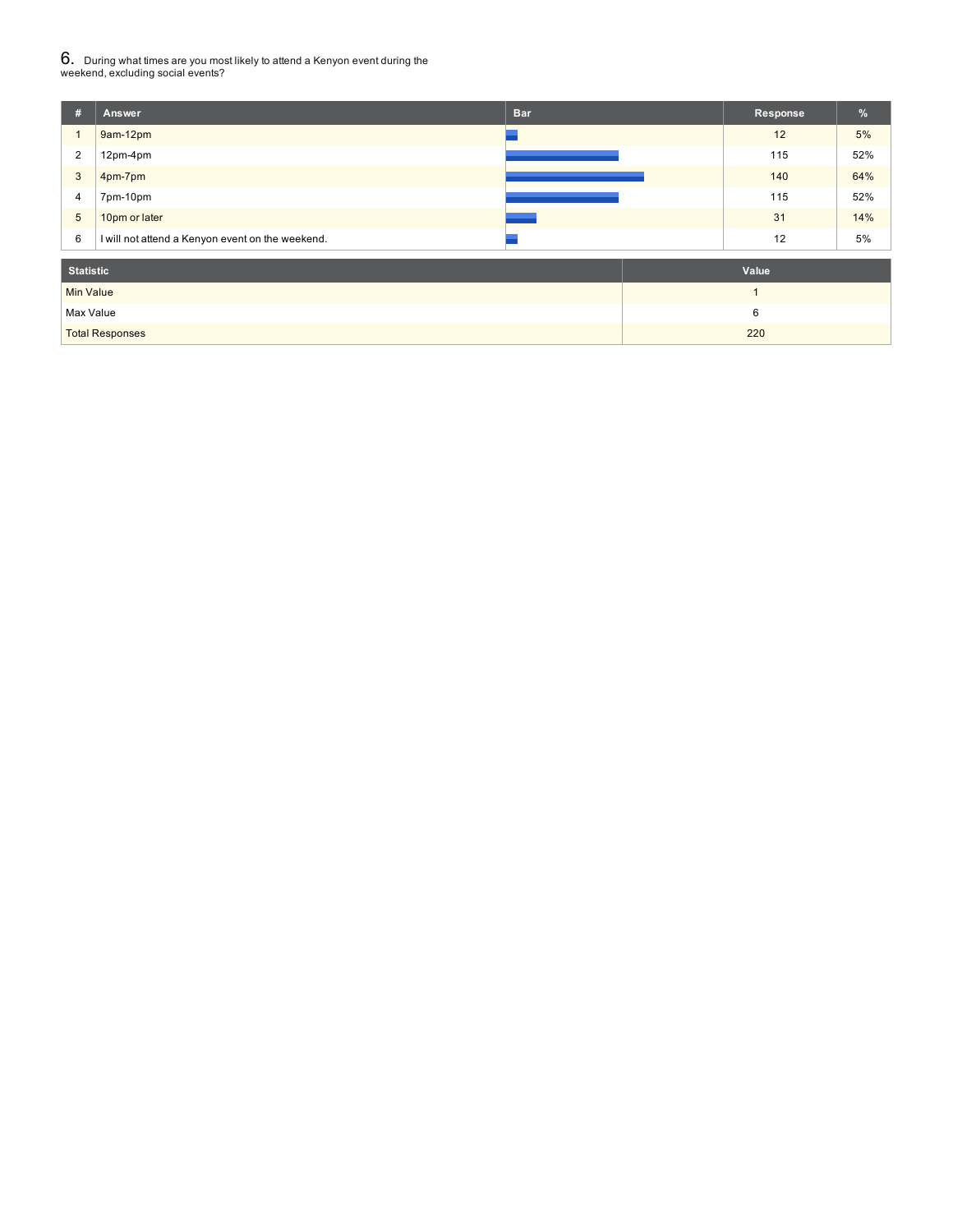7. Which of the following circumstances most often prevents you from attending events that you would otherwise be interested in attending?



| #              | Answer                                             | <b>Bar</b> | Response       | %     |
|----------------|----------------------------------------------------|------------|----------------|-------|
|                | Class schedule                                     |            | 58             | 27%   |
| $\overline{2}$ | Work schedule                                      |            | 51             | 24%   |
| 3              | Athletic schedule                                  |            | 41             | 19%   |
| 4              | Personal reasons (e.g., mealtimes, sleep schedule) |            | 45             | 21%   |
| 5              | Office hours                                       |            | $\mathbf{0}$   | $0\%$ |
| 6              | Inconvenient event location                        |            | $\mathcal{P}$  | 1%    |
| $\overline{7}$ | Delayed notification of event                      |            | $\overline{4}$ | 2%    |
| 8              | Other                                              |            | 16             | 7%    |
|                | Total                                              |            | 217            |       |

| Other                                             |
|---------------------------------------------------|
| Group/club meetings during common hour            |
| too much homework                                 |
| Too much other homework to do etc.                |
| Homework on deadlines                             |
| homework                                          |
| AT                                                |
| Extracurricular commitments (drama and dance)     |
| Extracurricular schedule                          |
| too many other commitments, i.e. extracurriculars |
| <b>Rehearsal Schedule</b>                         |
| Homework                                          |
| <b>Rehearsal Schedule</b>                         |
| <b>Ballroom Practice</b>                          |
| homework, or rehearsing for plays                 |
| homework and extracurricular obligations          |

| <b>Statistic</b>          | Value |
|---------------------------|-------|
| <b>Min Value</b>          |       |
| Max Value                 | 8     |
| Mean                      | 2.91  |
| Variance                  | 3.74  |
| <b>Standard Deviation</b> | 1.93  |
| <b>Total Responses</b>    | 217   |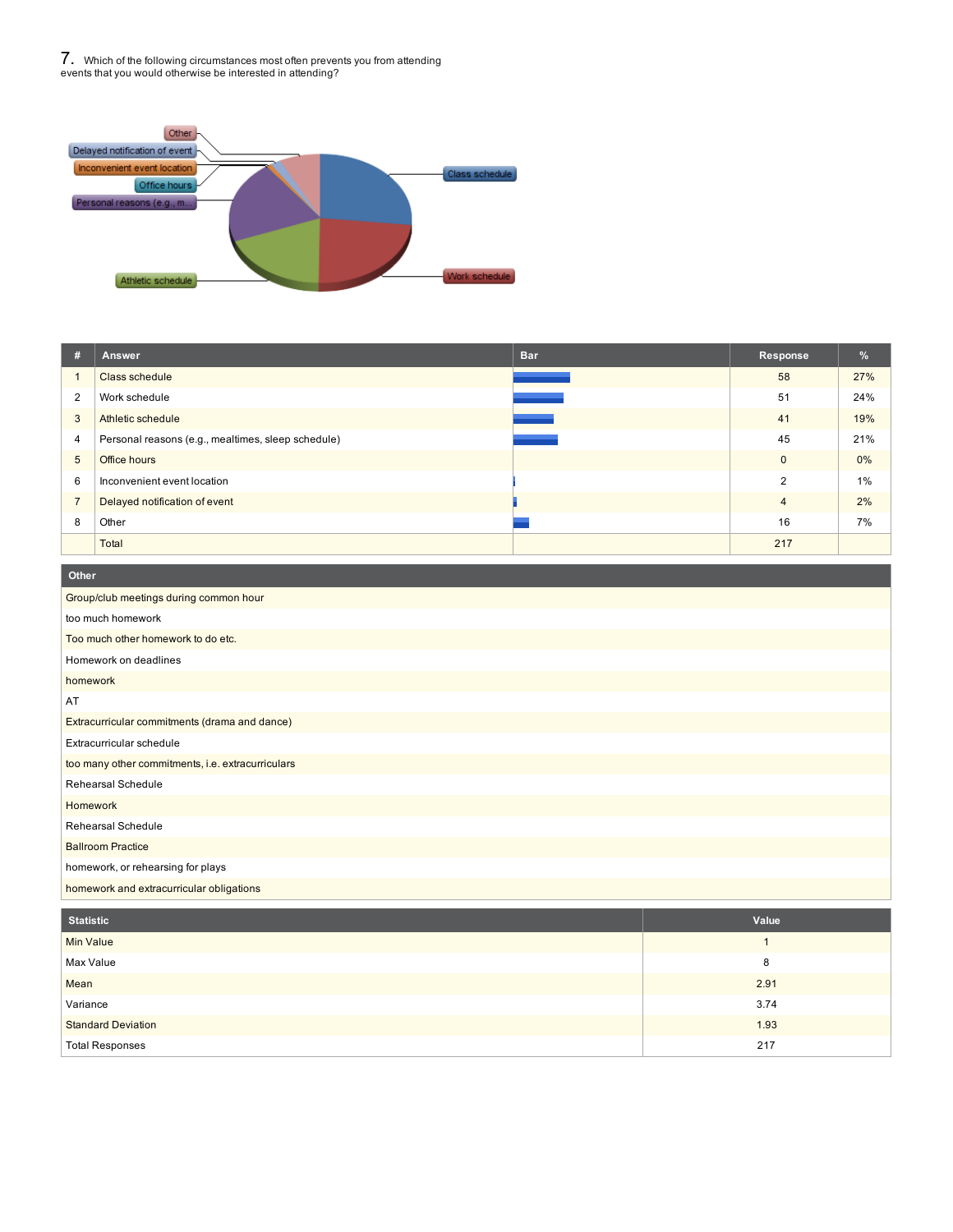$8_\cdot$  Please indicate how frequently you use the following sources to find out about<br>Kenyon events:

| #               | Question                                                             | <b>Multiple</b><br>times a<br>day | Once<br>a day | <b>Several</b><br>times per<br>week | Once a<br>week | Once a<br>month | Once a<br>semester | <b>Never</b>   | I am not familiar<br>with this source | <b>Total</b><br><b>Responses</b> | <b>Mean</b> |
|-----------------|----------------------------------------------------------------------|-----------------------------------|---------------|-------------------------------------|----------------|-----------------|--------------------|----------------|---------------------------------------|----------------------------------|-------------|
|                 | Allstu                                                               | 40                                | 27            | 18                                  | 17             | 9               | 10                 | 76             | $5\phantom{.0}$                       | 202                              | 4.42        |
| $\mathcal{P}$   | Dislists (e.g., senior@kenyon.edu,<br>bushnell residence@kenyon.edu) | 40                                | 42            | 39                                  | 25             | 17              | 10                 | 23             | 5                                     | 201                              | 3.42        |
| 3               | Face-to-face communication                                           | 31                                | 33            | 65                                  | 34             | 24              | 10                 | $\overline{7}$ | $\mathbf{0}$                          | 204                              | 3.22        |
| 4               | Facebook                                                             | 31                                | 25            | 49                                  | 35             | 25              | $\overline{7}$     | 29             |                                       | 202                              | 3.69        |
| 5               | "Highlights on the Hill" email                                       | $\overline{2}$                    | 12            | 18                                  | 37             | 26              | 15                 | 66             | 27                                    | 203                              | 5.55        |
| 6               | Kenyon Calendar online                                               |                                   | 5             | 5                                   | 10             | 22              | 38                 | 100            | 19                                    | 200                              | 6.28        |
|                 | Newscope                                                             | $\overline{2}$                    | $\mathbf{3}$  | 29                                  | 32             | 17              | 17                 | 68             | 34                                    | 202                              | 5.73        |
| 8               | Posters                                                              | 33                                | 17            | 55                                  | 51             | 24              | 13                 | 11             | $\Omega$                              | 204                              | 3.49        |
| 9               | Student Info                                                         | 66                                | 43            | 31                                  | 19             | $\overline{7}$  | 14                 | 21             | 2                                     | 203                              | 2.97        |
| 10 <sup>1</sup> | "Upcoming Kenyon Events" emails                                      | 17                                | 29            | 31                                  | 36             | 27              | 16                 | 43             | 2                                     | 201                              | 4.28        |
| 11              | Other                                                                |                                   |               |                                     | 2              | $\overline{4}$  | $\overline{1}$     | 19             | $\overline{4}$                        | 33                               | 6.21        |

**Other**

Word of mouth

announcements in class

Professors in-class

word of mouth

| <b>Statistic</b>             | <b>Allstu</b>  | Dislists (e.g., senior@kenyon.edu,<br>bushnell residence@kenyon.edu) | Face-to-face<br>communication | Facebook | "Highlights<br>on the Hill"<br>email | Kenyon<br>Calendar<br>online | Newscope | <b>Posters</b> | Student<br><b>Info</b> | "Upcoming<br>Kenyon<br>Events"<br>emails | Other |
|------------------------------|----------------|----------------------------------------------------------------------|-------------------------------|----------|--------------------------------------|------------------------------|----------|----------------|------------------------|------------------------------------------|-------|
| <b>Min Value</b>             | $\overline{ }$ |                                                                      |                               |          | $\overline{a}$                       |                              |          |                |                        |                                          |       |
| Max Value                    | 8              | 8                                                                    |                               | 8        | 8                                    | 8                            | 8        | -              | 8                      | 8                                        | 8     |
| Mean                         | 4.42           | 3.42                                                                 | 3.22                          | 3.69     | 5.55                                 | 6.28                         | 5.73     | 3.49           | 2.97                   | 4.28                                     | 6.21  |
| Variance                     | 6.28           | 4.21                                                                 | 2.36                          | 3.68     | 3.52                                 | 1.87                         | 3.45     | 2.66           | 4.29                   | 3.97                                     | 2.98  |
| Standard<br><b>Deviation</b> | 2.51           | 2.05                                                                 | 1.54                          | 1.92     | 1.88                                 | 1.37                         | 1.86     | 1.63           | 2.07                   | 1.99                                     | 1.73  |
| Total<br>Responses           | 202            | 201                                                                  | 204                           | 202      | 203                                  | 200                          | 202      | 204            | 203                    | 201                                      | 33    |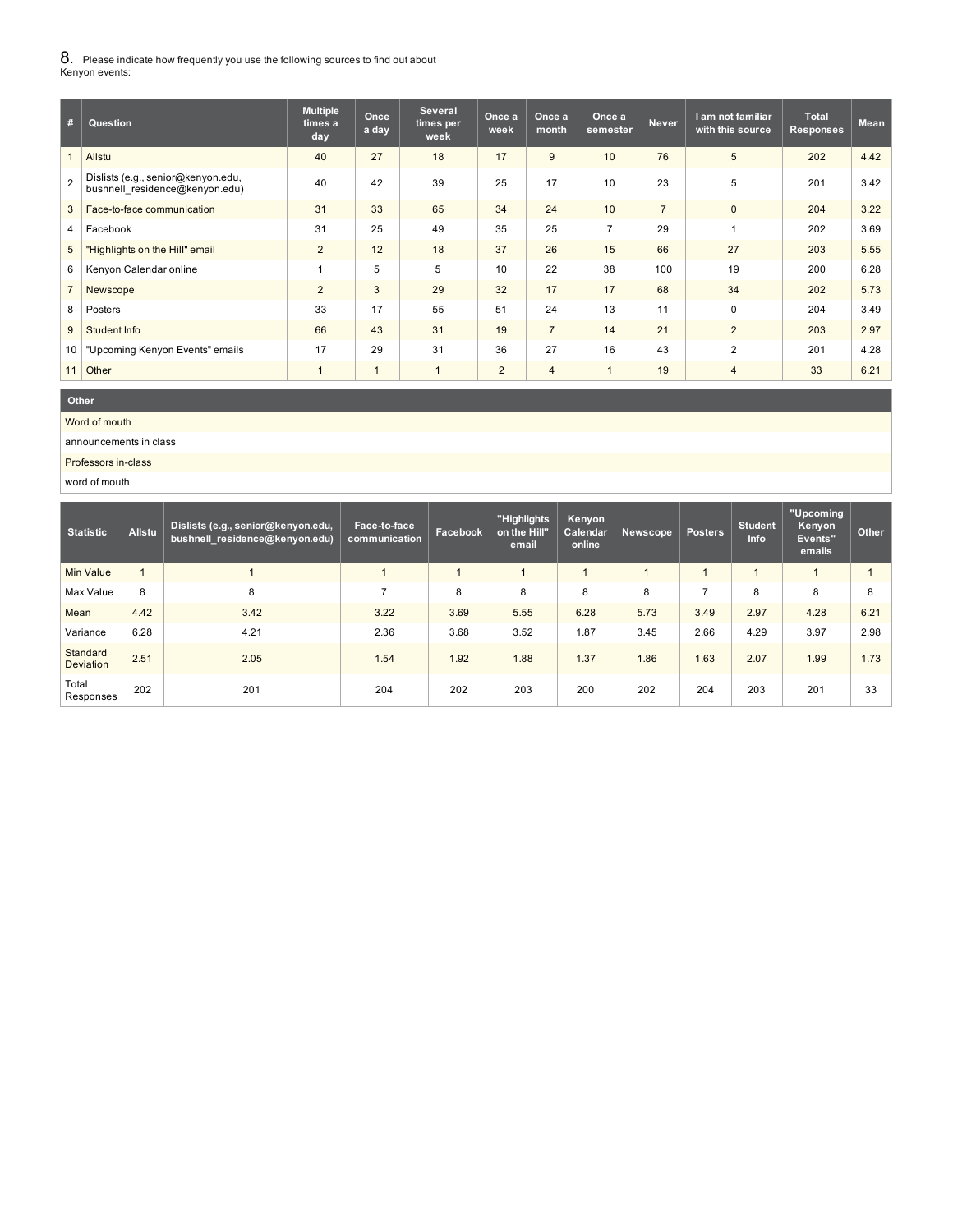9. How likely are you to look for an event poster in the following locations?

| #              | Question                            | <b>Very Likely</b> | Likely | <b>Undecided</b> | <b>Unlikely</b> | <b>Very Unlikely</b> | Total Responses | <b>Mean</b> |
|----------------|-------------------------------------|--------------------|--------|------------------|-----------------|----------------------|-----------------|-------------|
|                | Academic building (e.g., Ascension) | 36                 | 97     | 19               | 41              | 10                   | 203             | 2.47        |
| $\overline{2}$ | Farr Hall                           | 5                  | 21     | 19               | 64              | 89                   | 198             | 4.07        |
| 3              | Gambier post office                 | 2                  | 28     | 28               | 79              | 63                   | 200             | 3.87        |
| 4              | My residence hall                   | 59                 | 89     | 19               | 17              | 16                   | 200             | 2.21        |
| 5              | Olin and Chalmers Library           | 44                 | 79     | 32               | 32              | 15                   | 202             | 2.48        |
| 6              | Peirce Hall                         | 117                | 70     | 6                | 8               |                      | 202             | 1.54        |

| Statistic                 | Academic building (e.g., Ascension) | <b>Farr Hall</b> | Gambier post office | My residence hall | <b>Olin and Chalmers Library</b> | <b>Peirce Hall</b> |
|---------------------------|-------------------------------------|------------------|---------------------|-------------------|----------------------------------|--------------------|
| Min Value                 |                                     |                  |                     |                   |                                  |                    |
| Max Value                 | 5                                   | 5                | 5                   | 5                 | 5                                |                    |
| Mean                      | 2.47                                | 4.07             | 3.87                | 2.21              | 2.48                             | 1.54               |
| Variance                  | 1.31                                | 1.20             | 1.09                | 1.41              | 1.45                             | 0.61               |
| <b>Standard Deviation</b> | 1.14                                | 1.09             | 1.05                | 1.19              | 1.21                             | 0.78               |
| <b>Total Responses</b>    | 203                                 | 198              | 200                 | 200               | 202                              | 202                |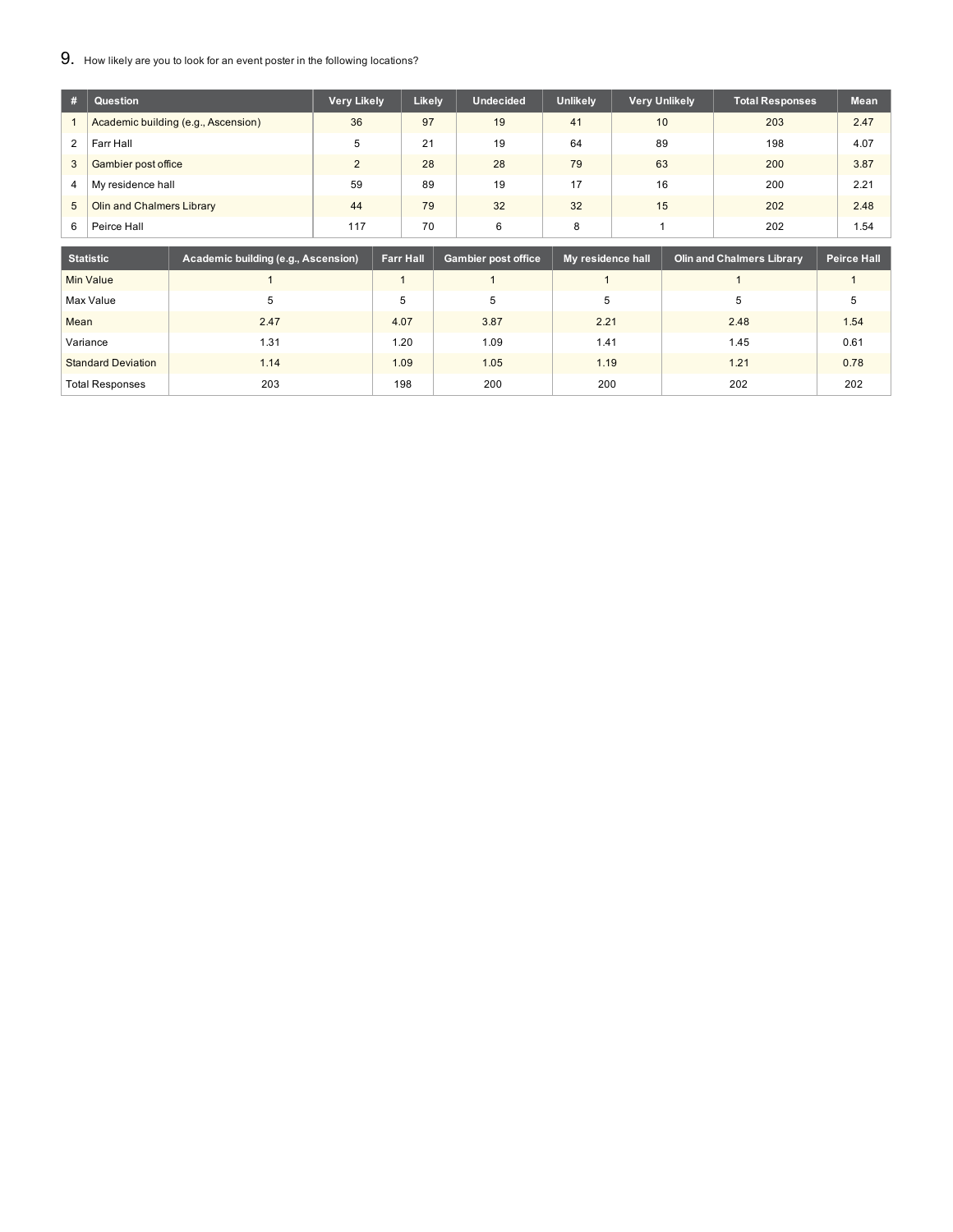10. Please indicate the top three sources you rely on to find out about Kenyon events:



| #                | Answer                                                            | <b>Bar</b>   | <b>Response</b> | %     |
|------------------|-------------------------------------------------------------------|--------------|-----------------|-------|
| $\mathbf{1}$     | Allstu                                                            |              | 38              | 19%   |
| 2                | Dislists (e.g., senior@kenyon.edu, bushnell_residence@kenyon.edu) |              | 52              | 26%   |
| 3                | Face-to-face communication                                        |              | 108             | 54%   |
| 4                | Facebook                                                          |              | 104             | 52%   |
| $5\phantom{.0}$  | "Highlights on the Hill" email                                    |              | 17              | 8%    |
| 6                | Kenyon Calendar online                                            |              | $\overline{2}$  | $1\%$ |
| $\overline{7}$   | Newscope                                                          |              | 21              | 10%   |
| 8                | Posters                                                           |              | 107             | 53%   |
| 9                | Student Info                                                      |              | 99              | 49%   |
| 10               | "Upcoming Kenyon Events" emails                                   |              | 43              | 21%   |
| 11               | Other                                                             |              | $\overline{4}$  | 2%    |
| <b>Statistic</b> |                                                                   | Value        |                 |       |
| <b>Min Value</b> |                                                                   | $\mathbf{1}$ |                 |       |
|                  | Max Value                                                         | 11           |                 |       |
|                  | <b>Total Responses</b>                                            | 201          |                 |       |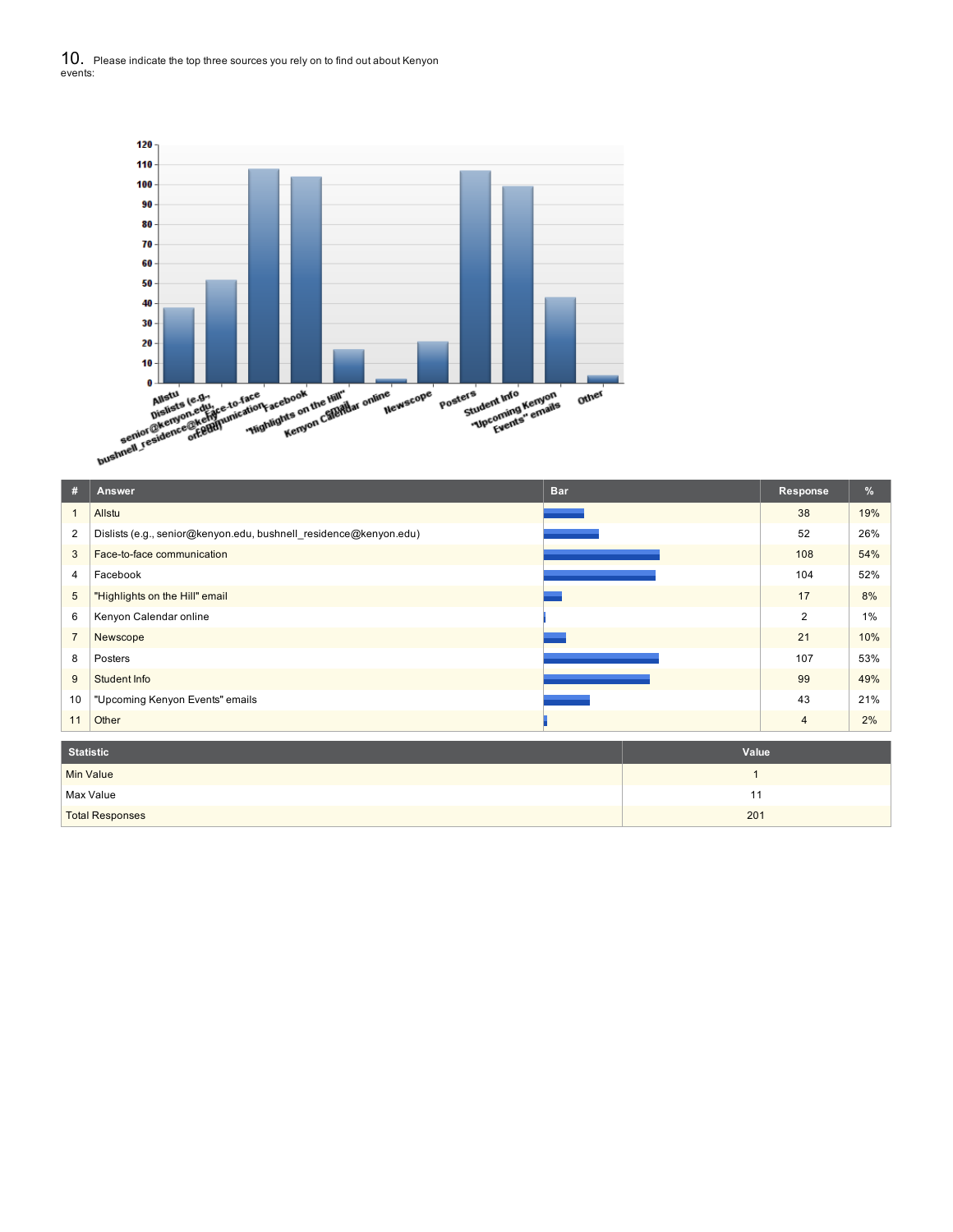# 11. How far in advance of an event would you prefer to begin to see advertisements for that event?

| # | <b>Answer</b>            | <b>Bar</b> | Response | %   |
|---|--------------------------|------------|----------|-----|
|   | 1 month before the event |            | 15       | 8%  |
| 2 | 2 weeks before the event |            | 86       | 43% |
| 3 | 1 week before the event  |            | 85       | 43% |
| 4 | 3 days before the event  |            | 12       | 6%  |
| 5 | 1 day before the event   |            |          | 1%  |
| 6 | Day of the event         |            | 0        | 0%  |
|   | Total                    |            | 199      |     |

| <b>Statistic</b>          | Value |
|---------------------------|-------|
| Min Value                 |       |
| Max Value                 | 5     |
| Mean                      | 2.49  |
| Variance                  | 0.55  |
| <b>Standard Deviation</b> | 0.74  |
| <b>Total Responses</b>    | 199   |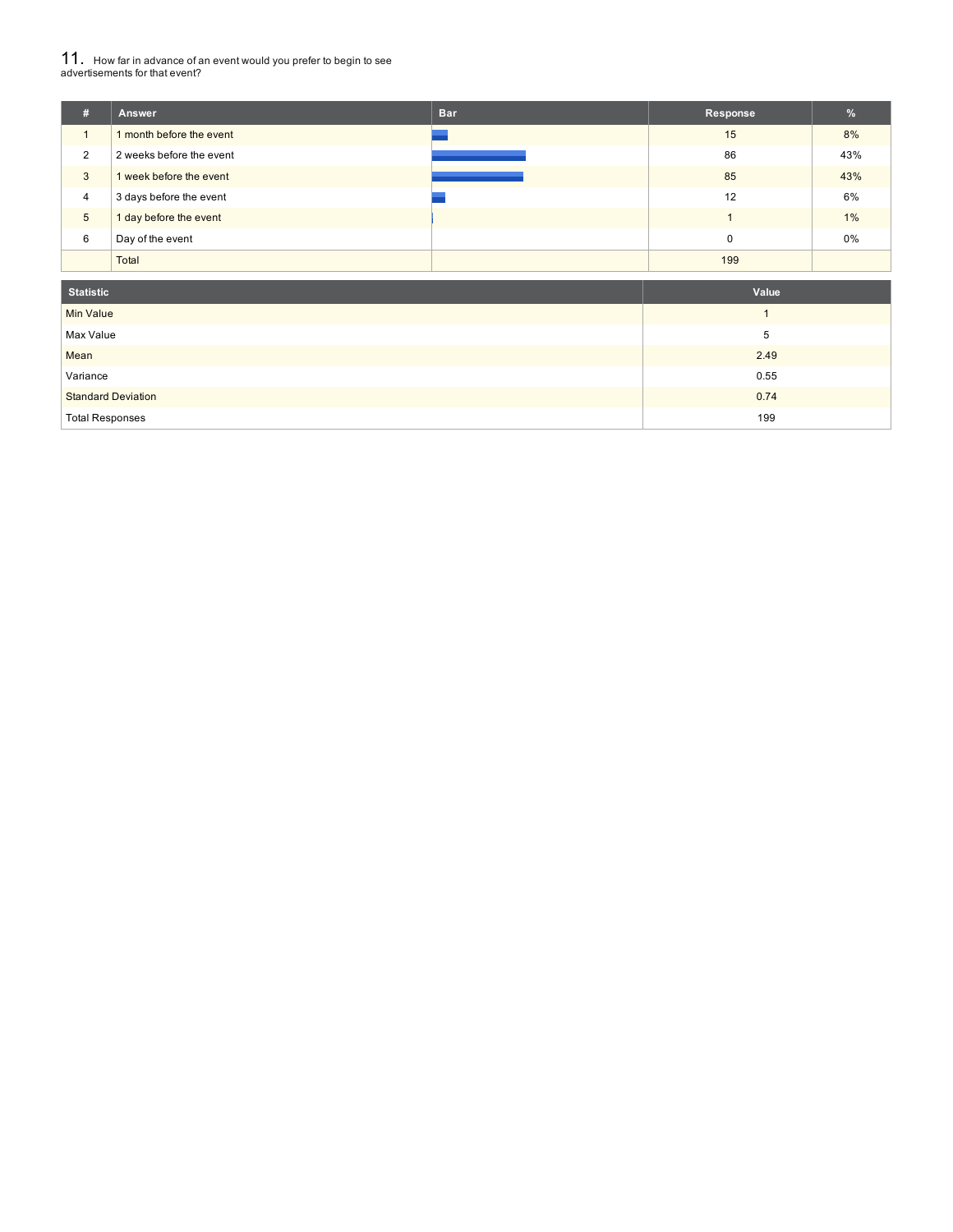# $\rm 12.~$  How many email reminders do you think are appropriate for an event in the<br>week preceding that event?

|   | Answer    | <b>Bar</b> | Response | $\frac{9}{6}$ |
|---|-----------|------------|----------|---------------|
|   | None      |            |          | 1%            |
| ◠ | $1 - 2$   |            | 115      | 58%           |
| 3 | $3 - 5$   |            | 79       | 40%           |
| 4 | $6 - 8$   |            | 3        | 2%            |
| 5 | 9 or more |            |          | 1%            |
|   | Total     |            | 199      |               |

| <b>Statistic</b>          | Value |
|---------------------------|-------|
| <b>Min Value</b>          |       |
| Max Value                 | 5     |
| Mean                      | 2.44  |
| Variance                  | 0.32  |
| <b>Standard Deviation</b> | 0.56  |
| <b>Total Responses</b>    | 199   |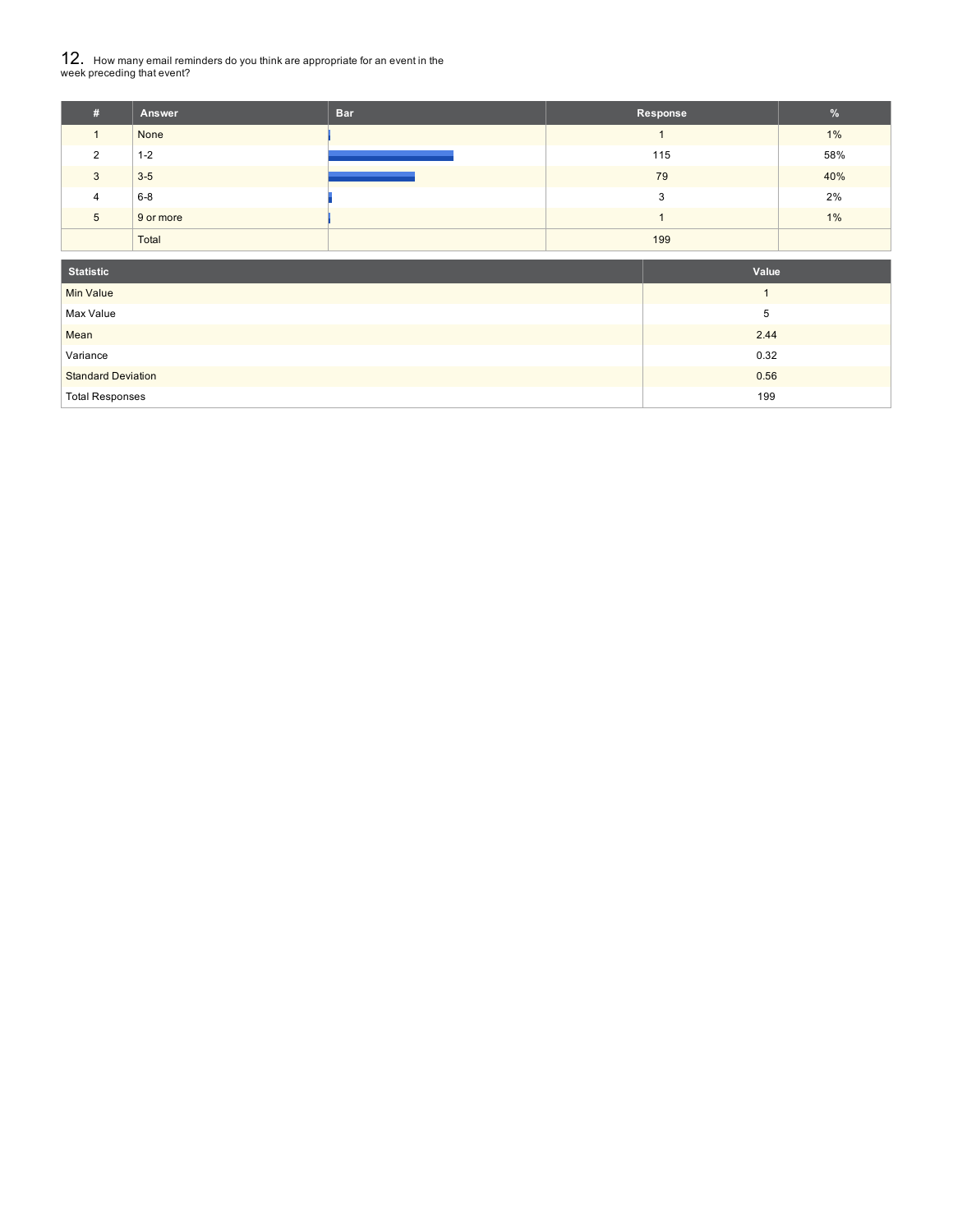#### 13. Do you have a Facebook account?

| #                      | Answer                        | <b>Bar</b> | Response       | %   |  |
|------------------------|-------------------------------|------------|----------------|-----|--|
| $\mathbf{1}$           | Yes, and I check it frequenly |            | 161            | 81% |  |
| 2                      | No                            |            | 6              | 3%  |  |
| $\mathbf{3}$           | Used to but don't anymore     |            | $\overline{4}$ | 2%  |  |
| $\overline{4}$         | Yes, but I rarely use it      |            | 28             | 14% |  |
|                        | Total                         |            | 199            |     |  |
|                        |                               |            |                |     |  |
| <b>Statistic</b>       |                               |            | Value          |     |  |
| <b>Min Value</b>       |                               |            | $\overline{1}$ |     |  |
| Max Value              |                               |            | $\overline{4}$ |     |  |
| Mean                   |                               |            | 1.49           |     |  |
| Variance               |                               |            | 1.14           |     |  |
|                        | <b>Standard Deviation</b>     |            | 1.07           |     |  |
| <b>Total Responses</b> |                               |            | 199            |     |  |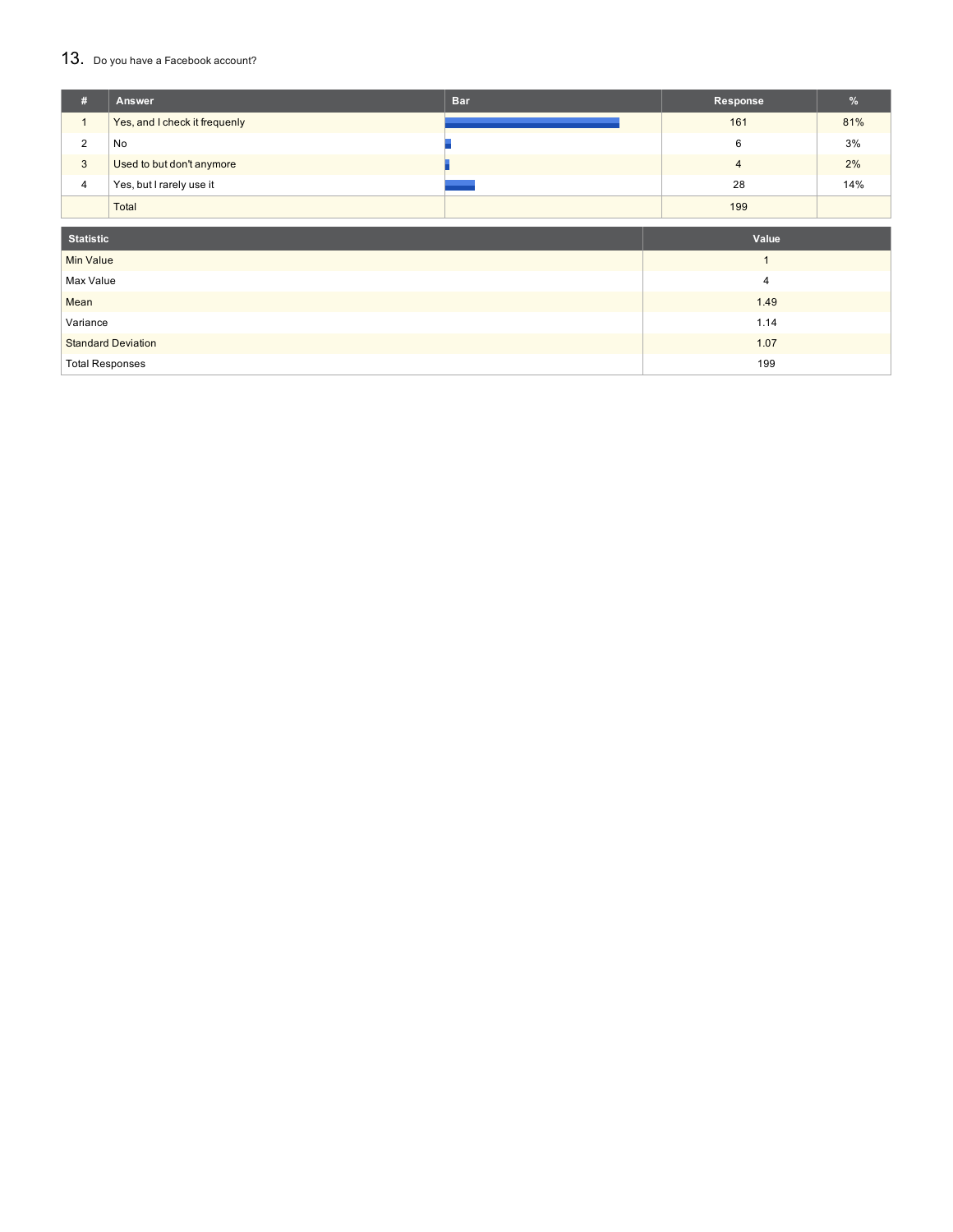## 14. Have you had <sup>a</sup> Facebook account when enrolled as <sup>a</sup> student at Kenyon?

| #                                 | Answer | <b>Bar</b> |  | Response       | %   |
|-----------------------------------|--------|------------|--|----------------|-----|
| $\mathbf{1}$                      | Yes    |            |  | 3              | 75% |
| $\overline{2}$                    | No     |            |  |                | 25% |
|                                   | Total  |            |  | $\overline{4}$ |     |
|                                   |        |            |  |                |     |
| <b>Statistic</b>                  |        |            |  | Value          |     |
| <b>Min Value</b>                  |        |            |  | $\overline{1}$ |     |
| Max Value                         |        |            |  | $\overline{2}$ |     |
| Mean                              |        |            |  | 1.25           |     |
| Variance<br>0.25                  |        |            |  |                |     |
| <b>Standard Deviation</b><br>0.50 |        |            |  |                |     |
| <b>Total Responses</b>            |        |            |  | $\overline{4}$ |     |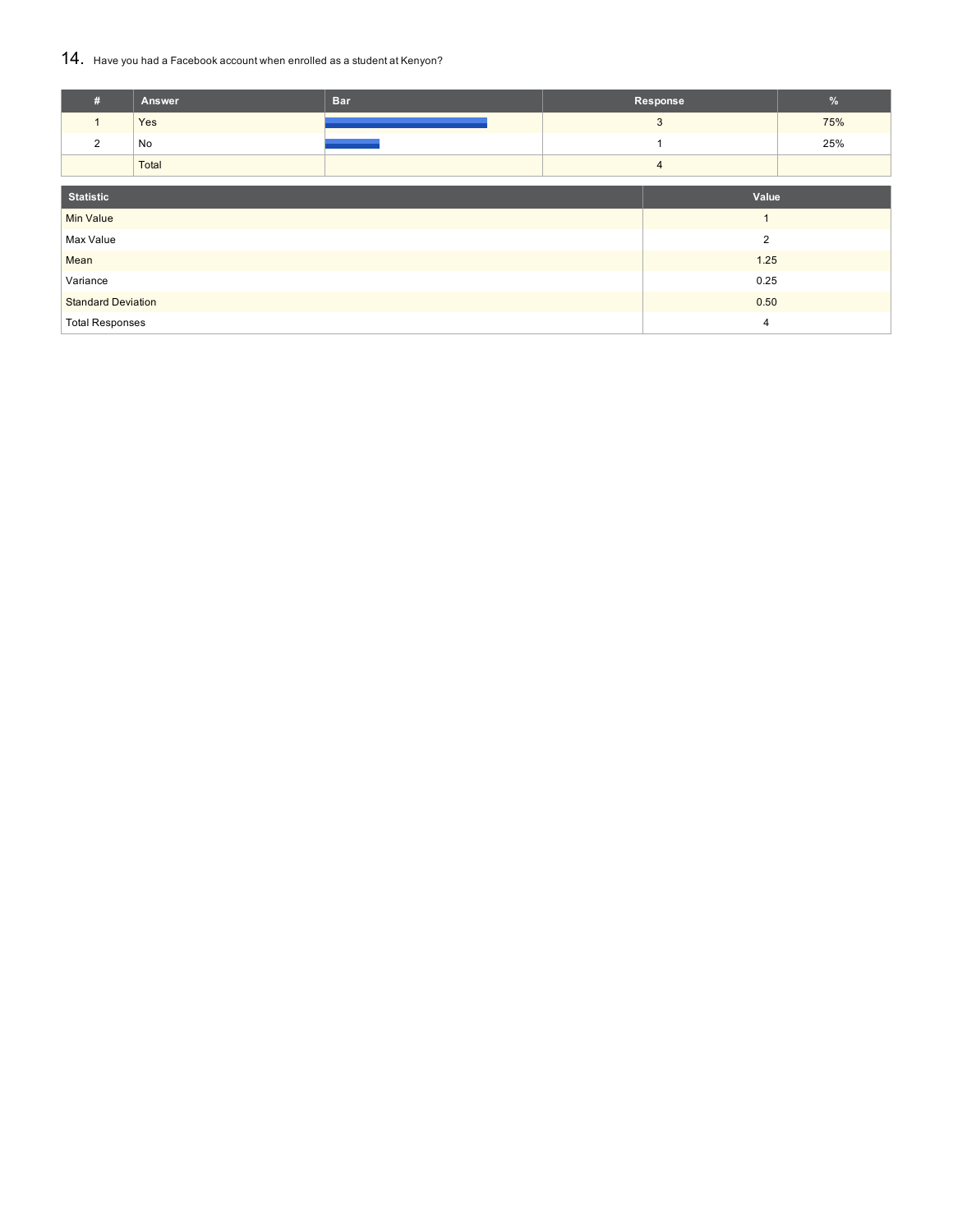# ${\bf 15}_{\rm .}$  Have you "liked" any Facebook pages related to Kenyon offices (e.g.,<br>Library and Information Services, Student Activities Office)?

| Answer | <b>Bar</b> | Response | п.  |
|--------|------------|----------|-----|
| Yes    |            | 86       | 45% |
| No     |            | 104      | 55% |
| Total  |            | 190      |     |

| <b>Statistic</b>          | Value          |
|---------------------------|----------------|
| Min Value                 |                |
| Max Value                 | $\overline{2}$ |
| Mean                      | 1.55           |
| Variance                  | 0.25           |
| <b>Standard Deviation</b> | 0.50           |
| <b>Total Responses</b>    | 190            |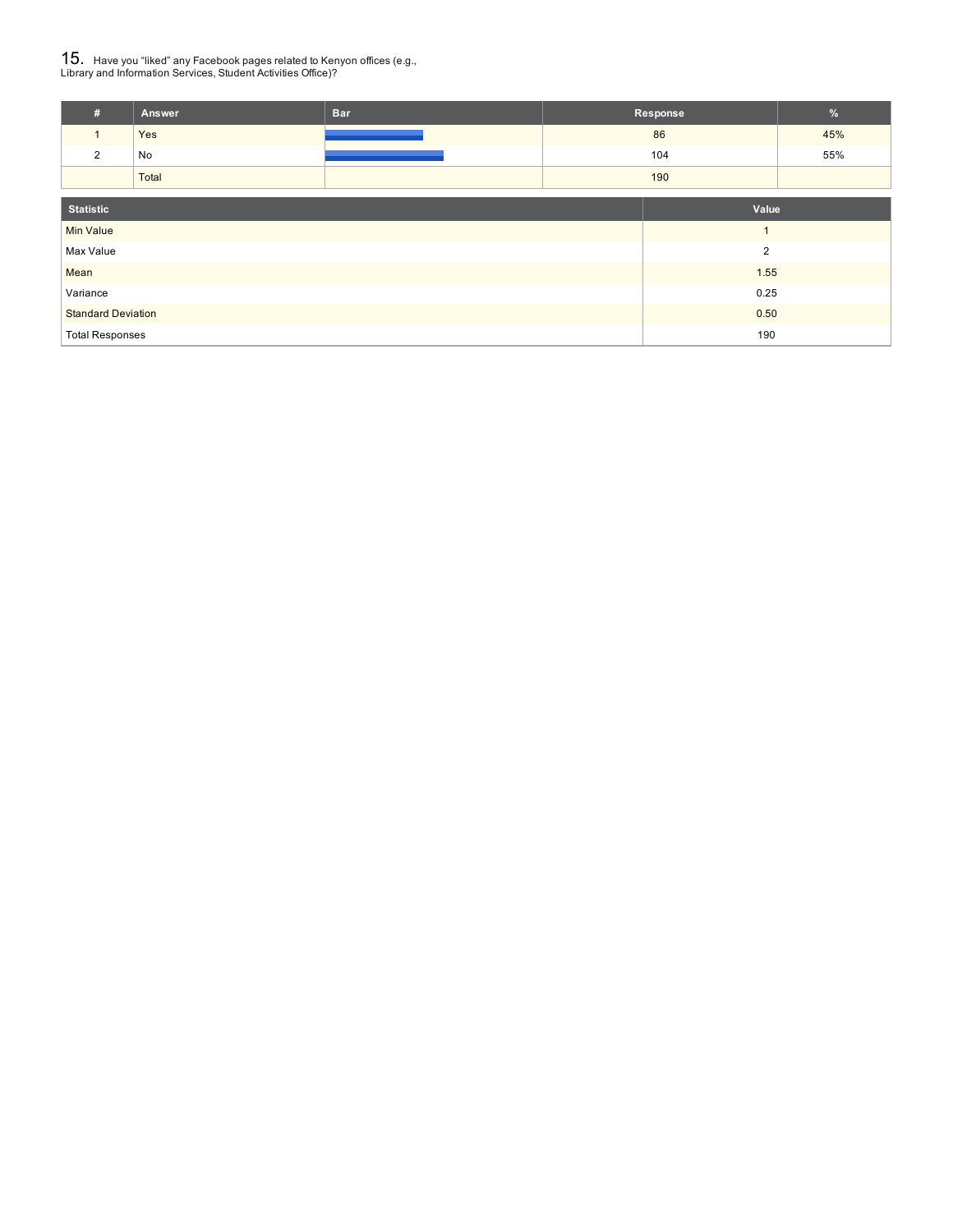# ${\bf 16}_{\rm .}$  Have you "liked" any Facebook pages related to Kenyon student<br>organizations (e.g., The Horn Gallery, Peer Counselors)?

| Answer | <b>Bar</b> | Response |     |
|--------|------------|----------|-----|
| Yes    |            | 132      | 70% |
| No     |            | 57       | 30% |
| Total  |            | 189      |     |

| <b>Statistic</b>          | Value |
|---------------------------|-------|
| <b>Min Value</b>          |       |
| Max Value                 | っ     |
| Mean                      | 1.30  |
| Variance                  | 0.21  |
| <b>Standard Deviation</b> | 0.46  |
| <b>Total Responses</b>    | 189   |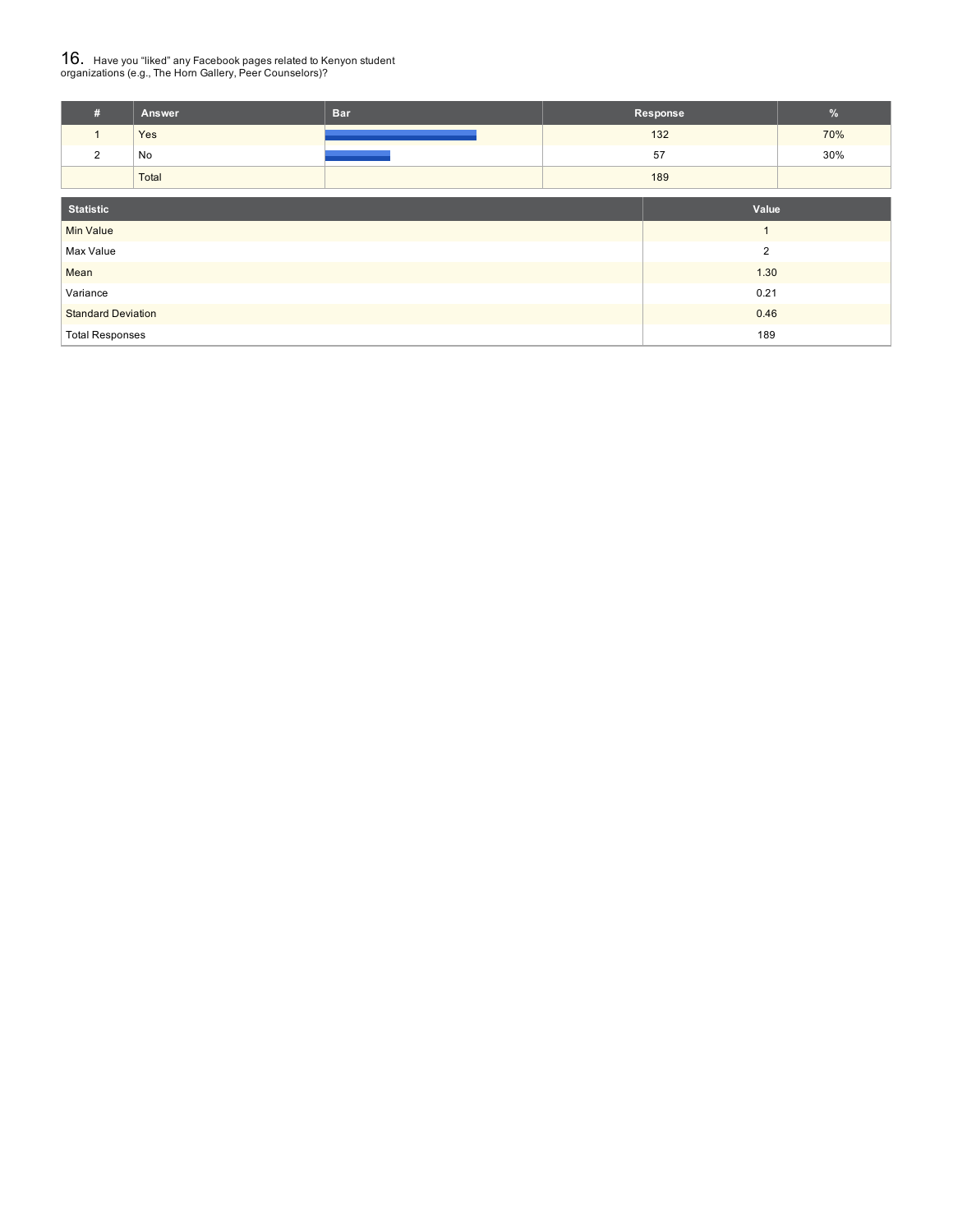# 17. When you had <sup>a</sup> Facebook account, did you "like" any pages related to Kenyon offices (e.g., Library and Information Services, Student Activities Office)?

| Answer | <b>Bar</b> | Response | $\overline{a}$ |
|--------|------------|----------|----------------|
| Yes    |            |          | 33%            |
| No     |            |          | 67%            |
| Total  |            |          |                |
|        |            |          |                |

| Statistic                 | Value                  |
|---------------------------|------------------------|
| <b>Min Value</b>          |                        |
| Max Value                 | າ                      |
| Mean                      | 1.67                   |
| Variance                  | 0.33                   |
| <b>Standard Deviation</b> | 0.58                   |
| <b>Total Responses</b>    | $\mathbf{\Omega}$<br>w |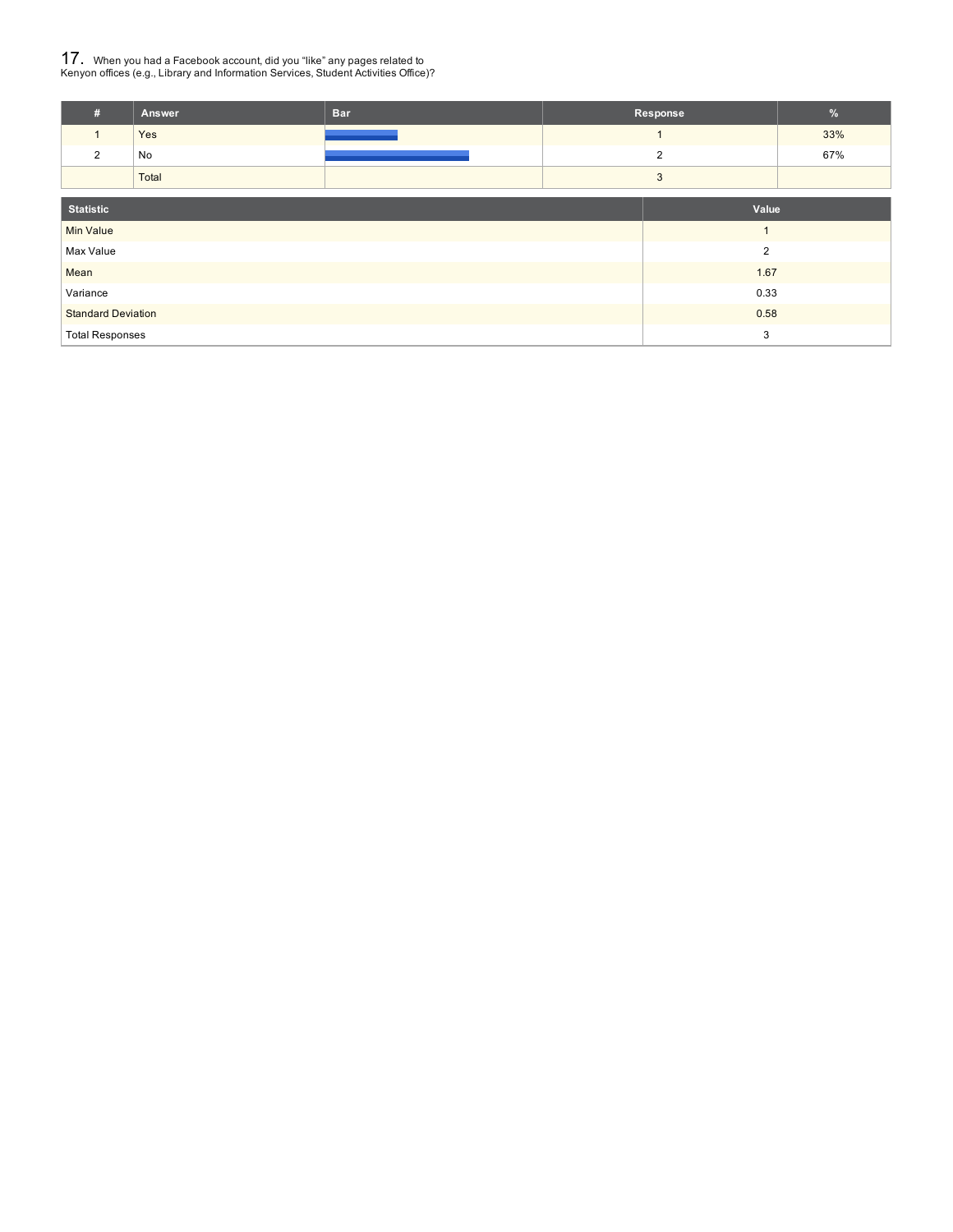# ${\bf 18.} \;\;$  When you had a Facebook account, did you "like" any pages related to<br>Kenyon student organizations (e.g., The Horn Gallery, Peer Counselors)?

| <br>Answer | <b>Bar</b> | Response | w   |
|------------|------------|----------|-----|
| Yes        |            |          | 33% |
| No         |            |          | 67% |
| Total      |            |          |     |

| Statistic                 | Value |
|---------------------------|-------|
| <b>Min Value</b>          |       |
| Max Value                 | 0     |
| Mean                      | 1.67  |
| Variance                  | 0.33  |
| <b>Standard Deviation</b> | 0.58  |
| <b>Total Responses</b>    | 3     |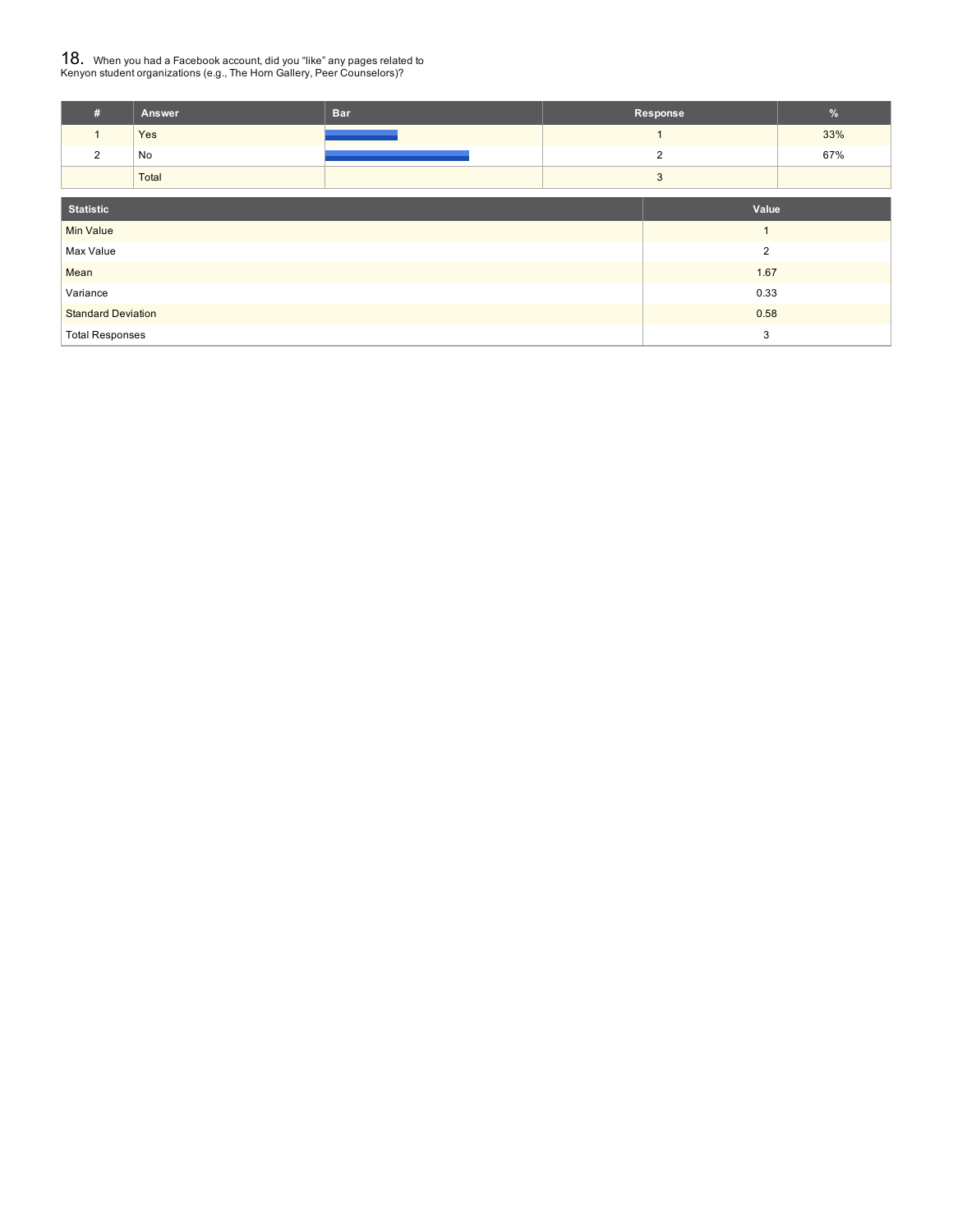# 19. Are you aware of the online Kenyon events calendar (calendar.kenyon.edu)?

| #                      | Answer                         | <b>Bar</b> | <b>Response</b> | %   |
|------------------------|--------------------------------|------------|-----------------|-----|
| $\mathbf{1}$           | Yes, and I check it regularly. |            | 5               | 3%  |
| $\overline{2}$         | Yes, but I rarely check it.    |            | 130             | 65% |
| $\mathbf{3}$           | No.                            |            | 65              | 33% |
|                        | Total                          |            | 200             |     |
| <b>Statistic</b>       |                                |            | Value           |     |
| <b>Min Value</b>       |                                |            | $\mathbf{1}$    |     |
| Max Value              |                                |            | 3               |     |
| Mean                   |                                |            | 2.30            |     |
| Variance               |                                |            | 0.26            |     |
|                        | <b>Standard Deviation</b>      |            | 0.51            |     |
| <b>Total Responses</b> |                                |            | 200             |     |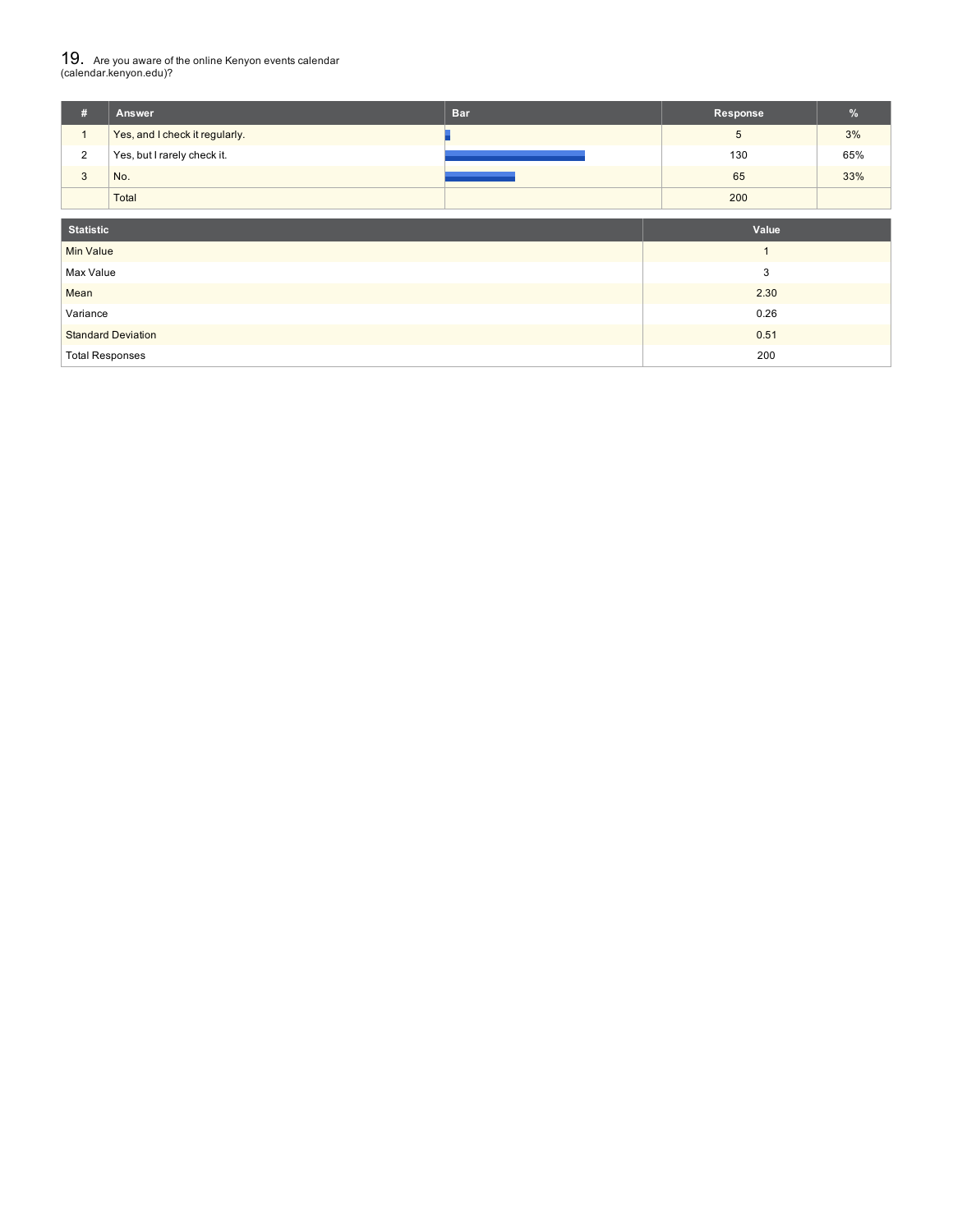### 20. Why do you rarely check the calendar?

| #              | Answer                                             | <b>Bar</b> | Response | %   |
|----------------|----------------------------------------------------|------------|----------|-----|
|                | It does not contain the events I am interested in. |            | 10       | 8%  |
| $\overline{2}$ | It is difficult to find.                           |            | 5        | 4%  |
| 3              | It is difficult to use.                            |            | 12       | 9%  |
| 4              | I forget about it.                                 |            | 86       | 66% |
| 5              | Other                                              |            | 17       | 13% |
|                | Total                                              |            | 130      |     |

| Other                                                                                             |                |
|---------------------------------------------------------------------------------------------------|----------------|
| Use when needed                                                                                   |                |
| prefer using google calendar because it shows my class/work/extracurricular schedule also         |                |
| Usually if there is an event I'm interested in, I find out from other sources.                    |                |
| get enough info from other sources                                                                |                |
| I rely on the upcoming events email to tell me what's on the calendar.                            |                |
| I already get allstu and student info emails about all the events occurring.                      |                |
| No one cares                                                                                      |                |
| I don't use google calendar; it's unhelpful.                                                      |                |
| Most groups don't seem to use it                                                                  |                |
| All of the above                                                                                  |                |
| I don't need it                                                                                   |                |
| all of the above                                                                                  |                |
| not all events are on the calendar                                                                |                |
| I don't find it necessary because of the abundant student-infos and posters about upcoming events |                |
| other sources are more readily available                                                          |                |
| <b>MEhh</b>                                                                                       |                |
| all of the above                                                                                  |                |
| <b>Statistic</b>                                                                                  | Value          |
| <b>Min Value</b>                                                                                  | $\overline{1}$ |
| Max Value                                                                                         | 5              |
| Mean                                                                                              | 3.73           |
| Variance                                                                                          | 1.00           |
| <b>Standard Deviation</b>                                                                         | 1.00           |
| <b>Total Responses</b>                                                                            | 130            |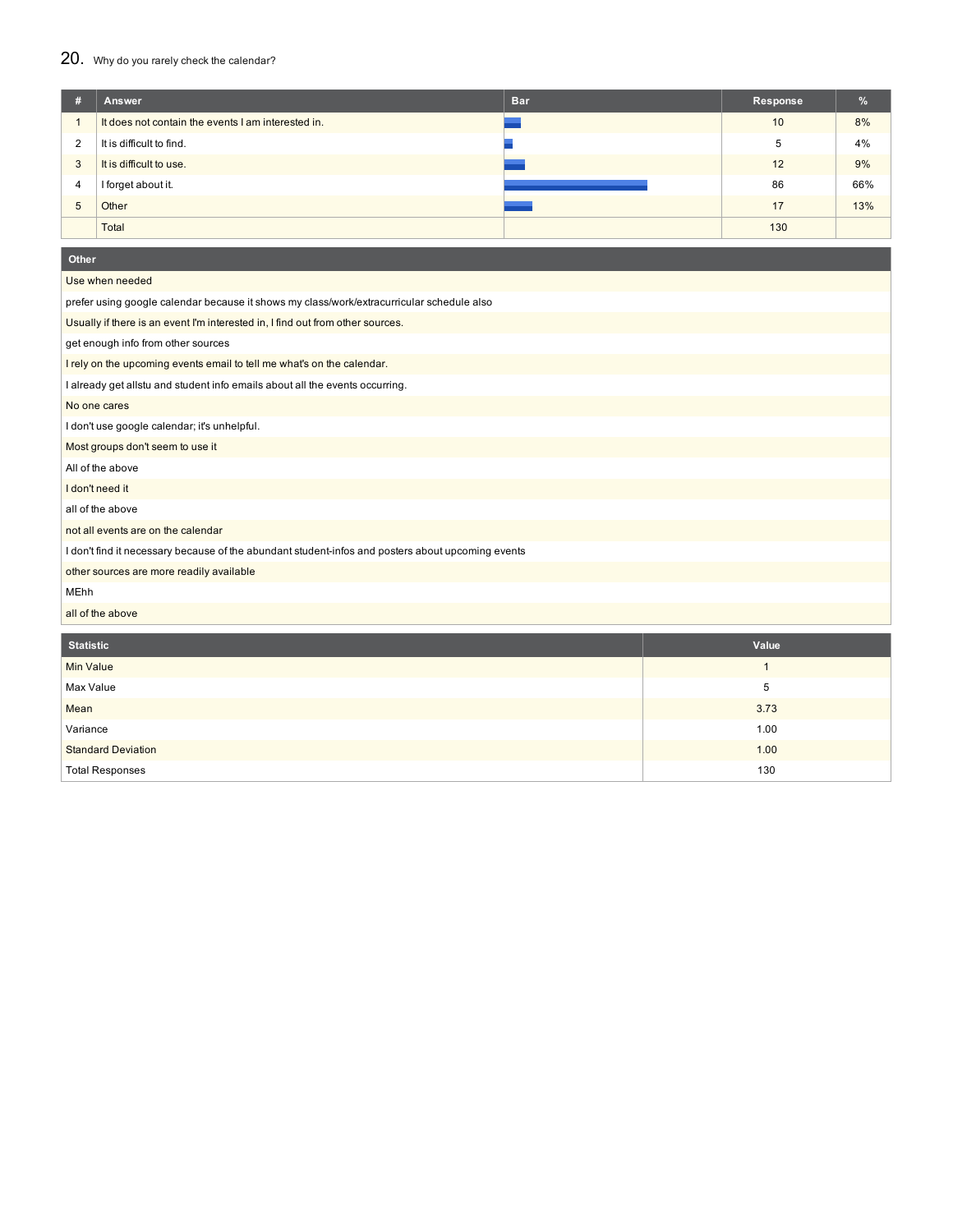## 21. Would you be interested in learning more about the Kenyon calendar?

| #                         | Answer | <b>Bar</b> |  | Response       | $\frac{9}{6}$ |
|---------------------------|--------|------------|--|----------------|---------------|
| $\mathbf{1}$              | Yes    |            |  | 36             | 56%           |
| 2                         | No     |            |  | 28             | 44%           |
|                           | Total  |            |  | 64             |               |
|                           |        |            |  |                |               |
| <b>Statistic</b>          |        |            |  | Value          |               |
| <b>Min Value</b>          |        |            |  | $\mathbf{1}$   |               |
| Max Value                 |        |            |  | $\overline{2}$ |               |
| Mean                      |        |            |  | 1.44           |               |
| Variance                  |        | 0.25       |  |                |               |
| <b>Standard Deviation</b> |        |            |  | 0.50           |               |
| <b>Total Responses</b>    |        |            |  | 64             |               |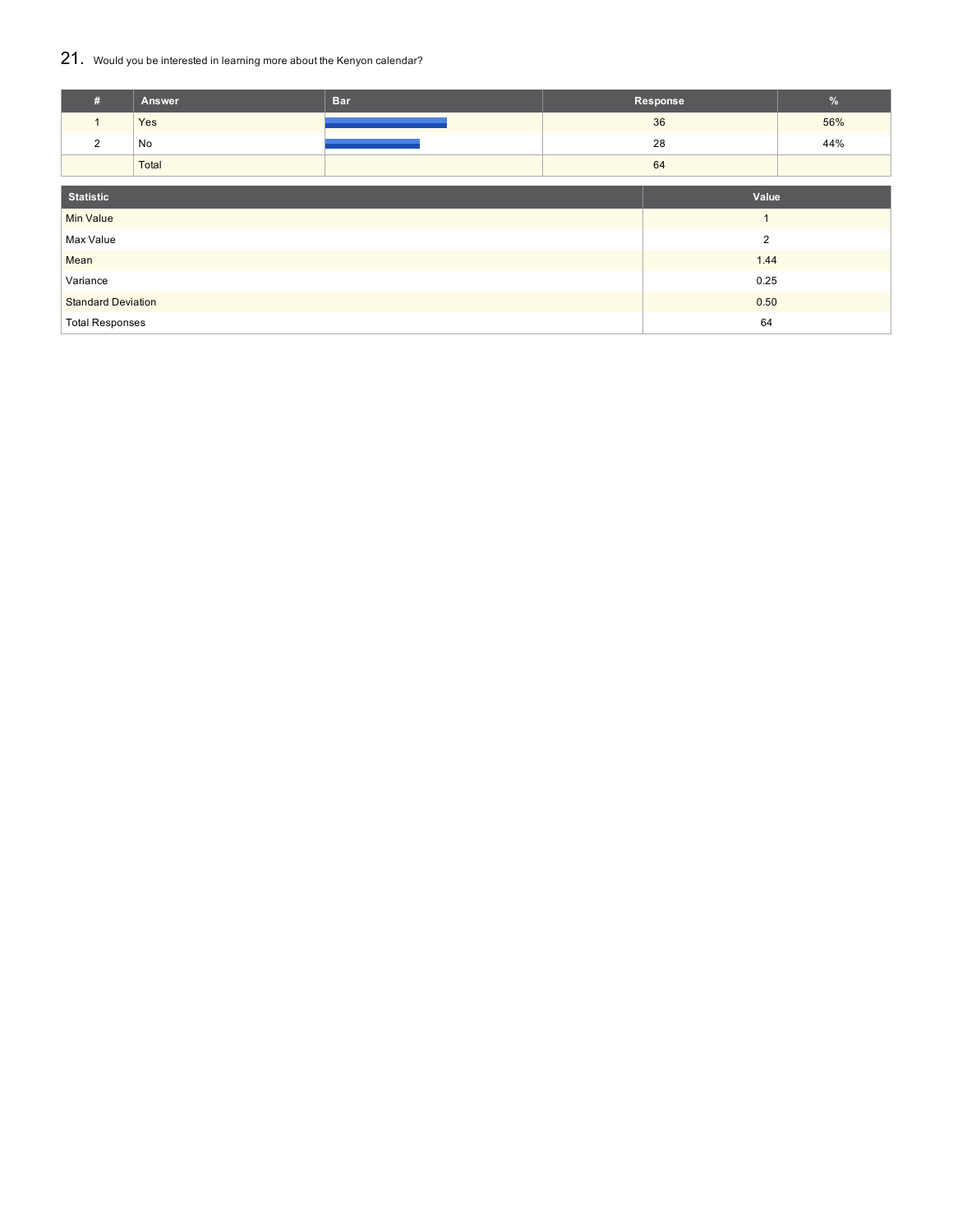## 22. In what way would you like to find out more about the Kenyon calendar?

| # | Answer                                            | <b>Bar</b> | Response | $\frac{9}{6}$ |
|---|---------------------------------------------------|------------|----------|---------------|
|   | Through email.                                    |            | 33       | 92%           |
| 2 | Through a short voluntary workshop.               |            |          | $0\%$         |
| 3 | Through an organization with which I am involved. |            |          | 6%            |
|   | Other                                             |            |          | 3%            |
|   | Total                                             |            | 36       |               |

### **Other**

Posters in Olin

| <b>Statistic</b>          | Value |
|---------------------------|-------|
| <b>Min Value</b>          |       |
| Max Value                 | 4     |
| Mean                      | 1.19  |
| Variance                  | 0.45  |
| <b>Standard Deviation</b> | 0.67  |
| <b>Total Responses</b>    | 36    |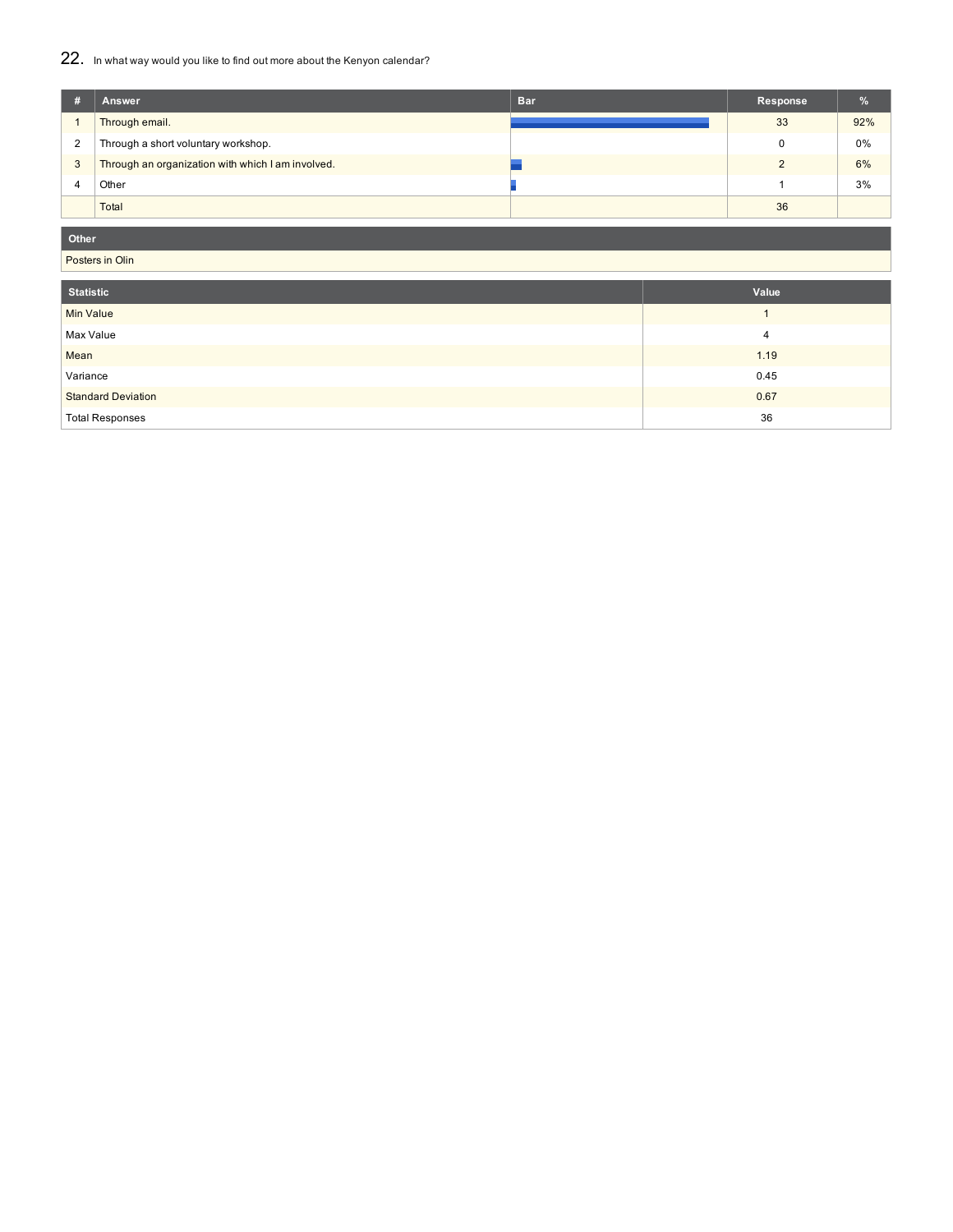

| #              | Answer                             | <b>Bar</b> | Response       | %     |
|----------------|------------------------------------|------------|----------------|-------|
|                | Discussion with advisor            |            | 6              | 3%    |
| $\overline{2}$ | Word of mouth                      |            | 31             | 16%   |
| 3              | <b>Posters</b>                     |            | $\overline{4}$ | 2%    |
| 4              | Newscope                           |            | $\overline{2}$ | $1\%$ |
| 5              | Allstu emails                      |            | 24             | 12%   |
| 6              | Student Info emails                |            | 90             | 46%   |
| $\overline{7}$ | Class email lists (e.g., [SENIOR]) |            | 34             | 17%   |
| 8              | Official Kenyon Facebook pages     |            |                | $1\%$ |
| 9              | Other                              |            | 5              | 3%    |
|                | Total                              |            | 197            |       |

#### **Other**

Kenyon website

Kenyon Website

The website/the academic calendar published on the website at the beginning of the yr- I write all those dates in my personal planner.

#### Google

snapchat lol

| <b>Statistic</b>          | Value |
|---------------------------|-------|
| <b>Min Value</b>          |       |
| Max Value                 | 9     |
| Mean                      | 5.27  |
| Variance                  | 3.54  |
| <b>Standard Deviation</b> | 1.88  |
| <b>Total Responses</b>    | 197   |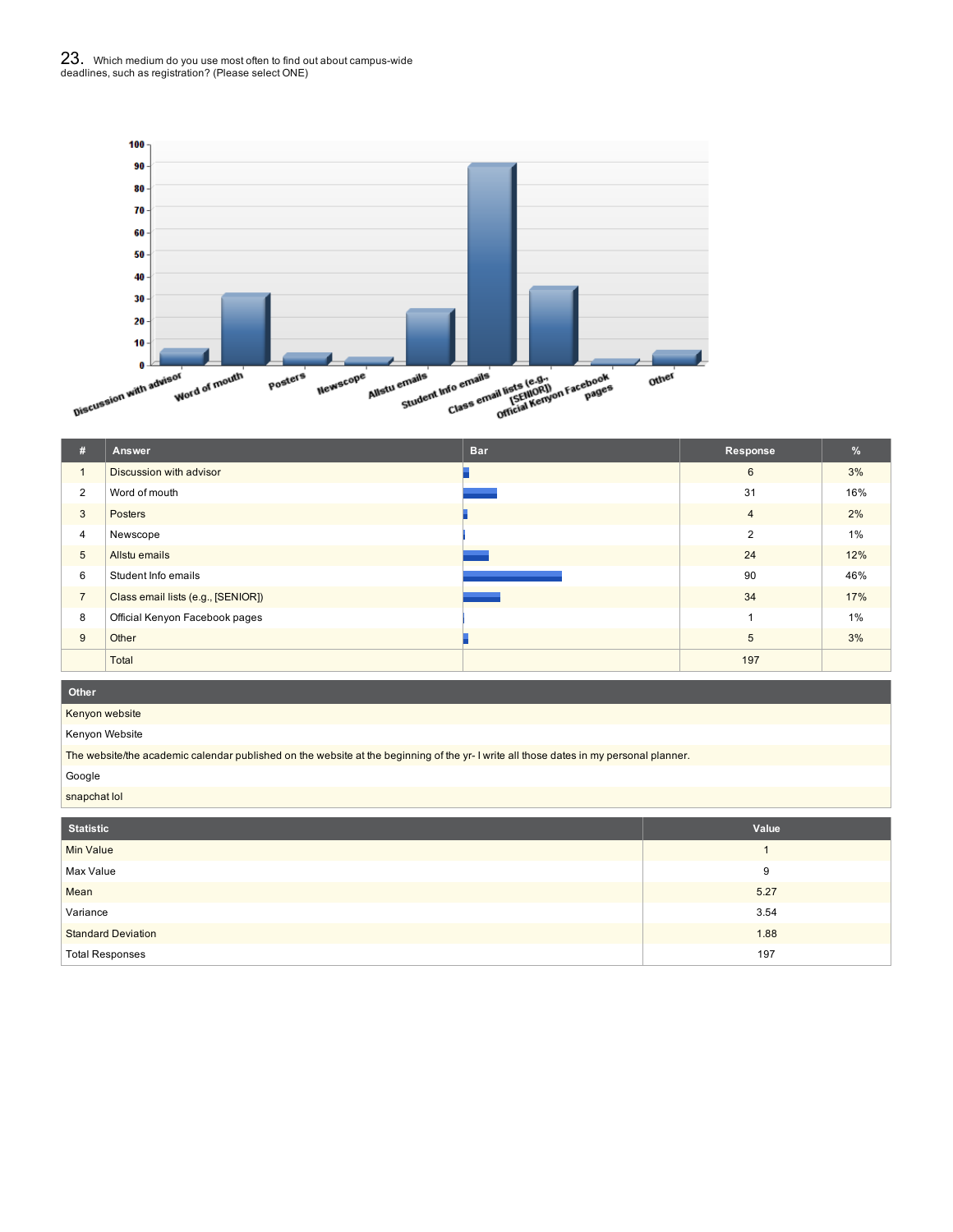## 24. How many student organization dislists are you subscibed to?

| #             | Answer    | <b>Bar</b> | Response | $\frac{9}{6}$ |
|---------------|-----------|------------|----------|---------------|
|               | None      |            | 13       | 7%            |
| $\mathcal{P}$ | $1 - 2$   |            | 55       | 28%           |
| 3             | $3-5$     |            | 89       | 45%           |
| 4             | $6-8$     |            | 36       | 18%           |
| 5             | 9 or more |            | 3        | 2%            |
|               | Total     |            | 196      |               |
| _             |           |            |          |               |

| <b>Statistic</b>          | Value |
|---------------------------|-------|
| <b>Min Value</b>          |       |
| Max Value                 | 5     |
| Mean                      | 2.80  |
| Variance                  | 0.76  |
| <b>Standard Deviation</b> | 0.87  |
| <b>Total Responses</b>    | 196   |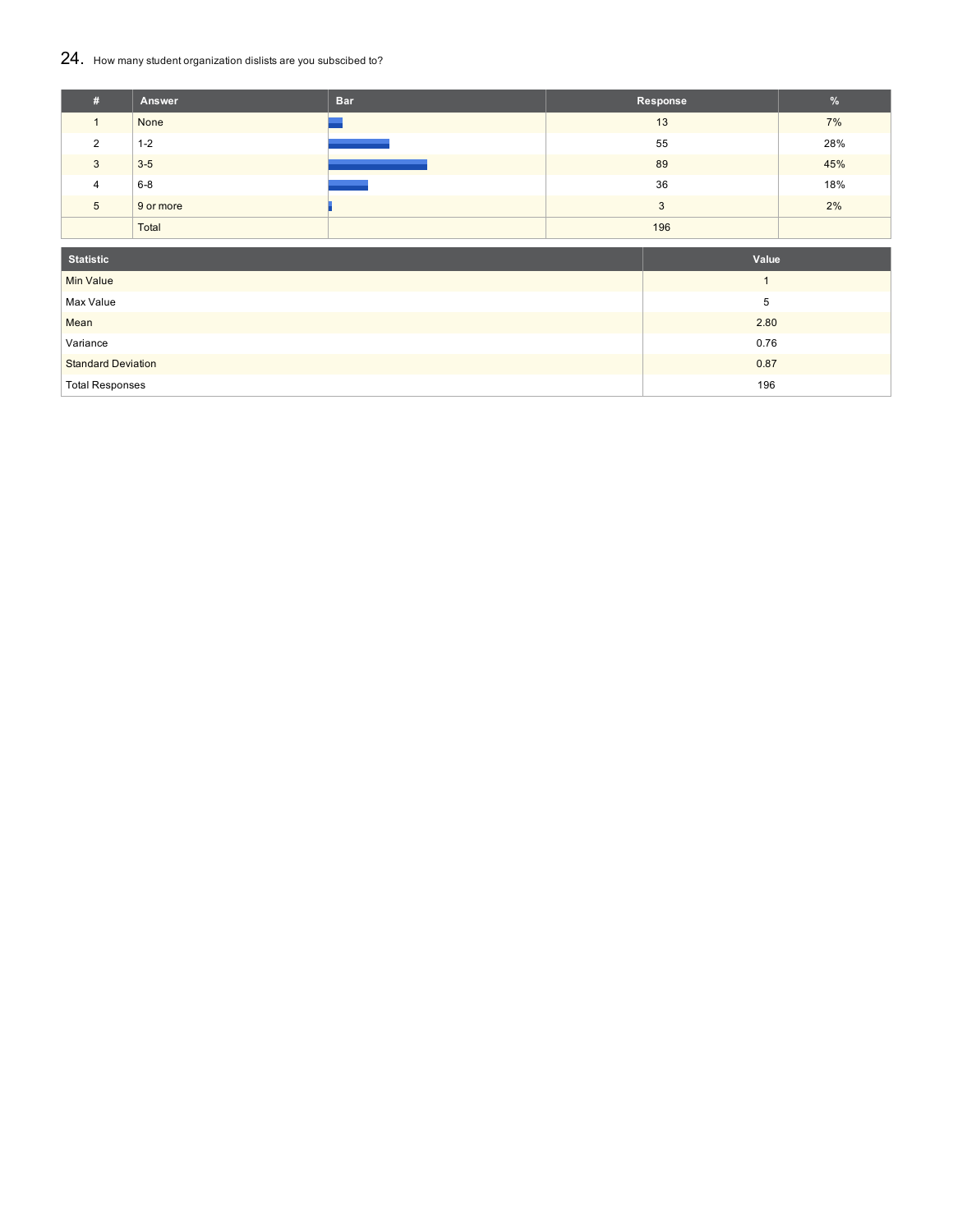**25.** Right now, students receive text message alerts for safety emergencies. If available, would you like the option to receive text message alerts from Kenyon for any of the following? Check as many as you wish. (Please

| #              | Answer                                                                                  | <b>Bar</b>   | <b>Response</b> | %   |  |
|----------------|-----------------------------------------------------------------------------------------|--------------|-----------------|-----|--|
|                | Athletic team scores                                                                    |              | 33              | 17% |  |
| 2              | Course information (e.g., assignments, cancellations, room change)                      |              | 99              | 51% |  |
| 3              | Important deadlines (e.g., registration, housing lottery)                               |              | 103             | 53% |  |
| 4              | Maintenance alerts (water or power outages, road closures, boil alerts, etc.)           |              | 118             | 60% |  |
| 5              | Major Kenyon news events                                                                |              | 57              | 29% |  |
| 6              | Reminders about upcoming Kenyon events                                                  |              | 16              | 8%  |  |
| $\overline{7}$ | Other                                                                                   |              | $\overline{2}$  | 1%  |  |
| 8              | I do not want to receive text message alerts from Kenyon (except for emergency alerts). |              | 43              | 22% |  |
|                | Other                                                                                   |              |                 |     |  |
|                | Major Kenyon news events--but only if they're INCREDIBLY important                      |              |                 |     |  |
|                | Course info in cancellations and room change, but not assignments                       |              |                 |     |  |
|                | <b>Statistic</b>                                                                        | Value        |                 |     |  |
|                | <b>Min Value</b>                                                                        | $\mathbf{1}$ |                 |     |  |
|                | Max Value                                                                               | 8            |                 |     |  |
|                | <b>Total Responses</b>                                                                  | 196          |                 |     |  |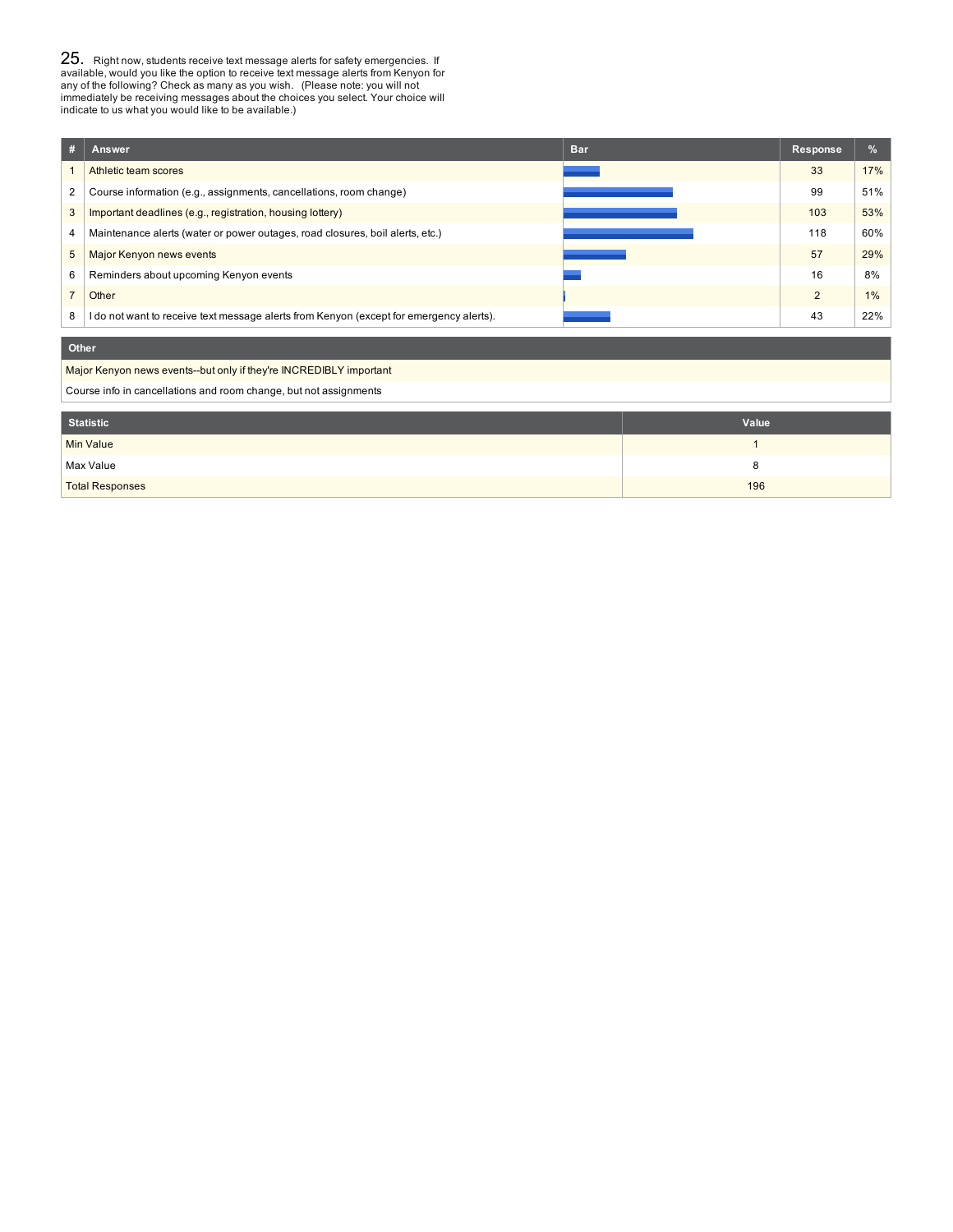# $26_\cdot$  Would you be interested in subscribing to an email list based on specific<br>interests (e.g. [PsychInfo], [ArtInfo])?

| #              | Answer         | <b>Bar</b> | Response | $\frac{9}{6}$ |
|----------------|----------------|------------|----------|---------------|
|                | Definitely yes |            | 48       | 24%           |
| 2              | Probably yes   |            | 93       | 47%           |
| 3              | Maybe          |            | 42       | 21%           |
| $\overline{4}$ | Probably not   |            | 10       | 5%            |
| 5              | Definitely not |            | 4        | 2%            |
|                | Total          |            | 197      |               |

| <b>Statistic</b>          | Value |
|---------------------------|-------|
| <b>Min Value</b>          |       |
| Max Value                 | 5     |
| Mean                      | 2.13  |
| Variance                  | 0.83  |
| <b>Standard Deviation</b> | 0.91  |
| <b>Total Responses</b>    | 197   |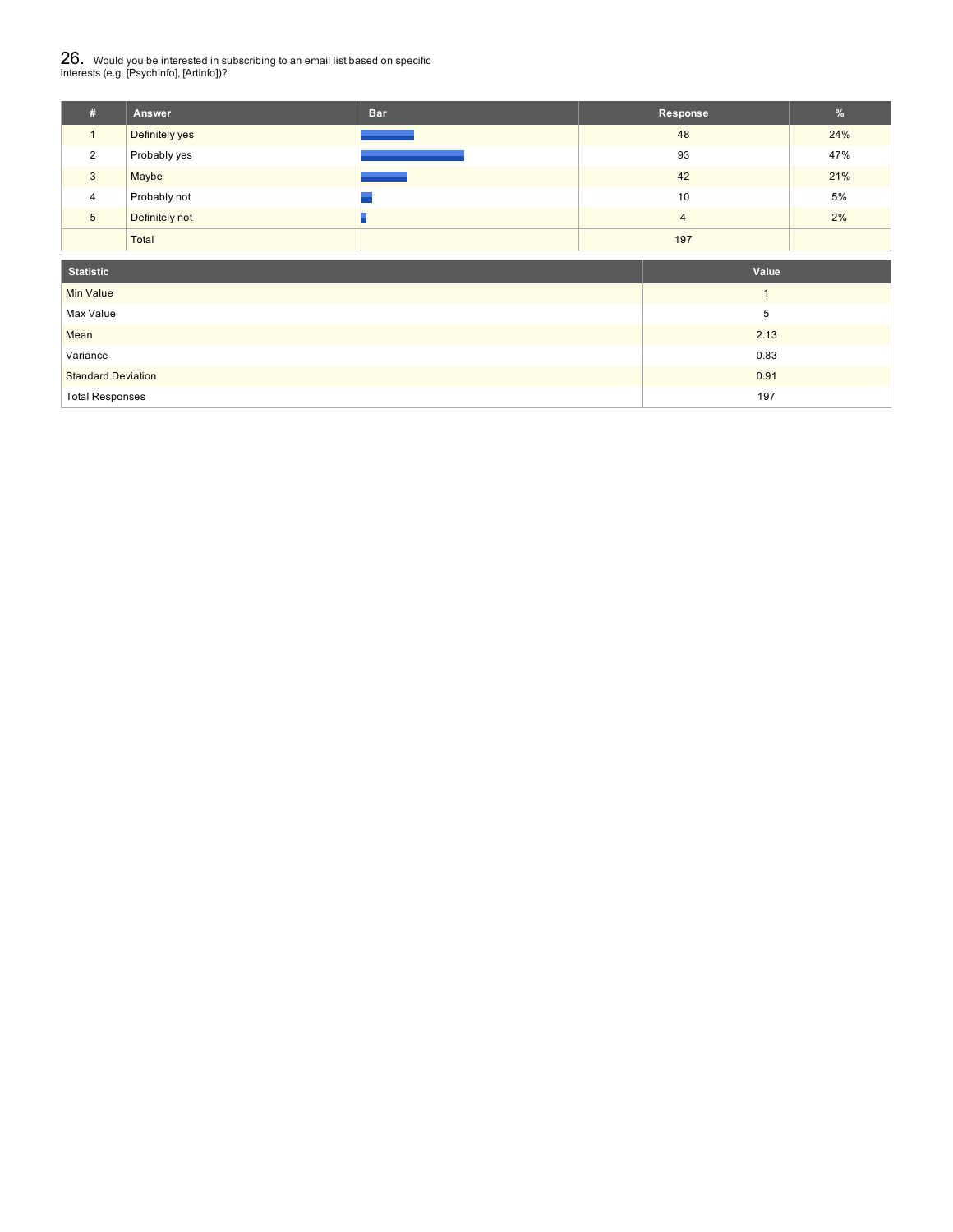#### **Text Response**

There really needs to be a way that the mandatory dislists are monitored. I shouldn't be receiving random, unnecessary emails from student groups because of the residence hall dislists

Limit the usage of residence hall dislists and major dislists as a means to send as many emails to as many people as possible. I should not be receiving an email about a political science related event via a math majors dislist. These dislists are too frequently abused.

Student info should not be used for constant reminders of things like Kenyon Carryout and Nitebites. Advertisements to start and join organizations would be a good use of student info, however.

The amount of emails we receive is a pain. I receive so many emails that are really intended for a very specific group of people. I would prefer that student events and other dates/activities were posted on some sort of online forum that I could check and sort through that was separate from email. I would prefer that my email was mostly used for information from my professors, my classmates, and administration. Having to sort through 40 emails a day to get to the pertinent emails seems like a waste of time.

#### I would prefer fewer e-mails per day.

Please for the sake of our sanity reduce the number of emails that MESA sends. They're wonderful folks doing wonderful things but they don't need to send 10+ emails for every single event that they host. In general, restrictions should be set on how many emails are sent out advertising one event. We get too many emails. Any measure to reduce the number of emails we receive (like the department-specific list idea) would be greatly appreciated. Thank you!

Make it against policy to abuse the residence hall dislists. The emails from NiteBites and Kenyon Carry Out to these lists is not only inappropriate, it is a risk to student safety; once students begin to filter these emails into a separate folder which they don't check, they will miss important information from their CAs and ADs.

I do like receiving emails about different events, but sometimes I do not get information right away. I did not know the date the end of semester surveys were due. That would have been helpful.

#### Stop spamming emails.

When making decisions about informing people via text message, please be aware that many people on campus do not possess smartphones, but rather basic flip-phones for example, so unnecessarily long texts can be cumbersome to read/receive.

I don't think the issue with people not attending events is a lack of communication so much as a lack of time. Kenyon students are very busy and have a lot of homework, and so that leaves little time for attending talks and such.

#### Athletic and social events

The subscription-based email list idea is fantastic, I would love to use it. Part of the reason that I do \*not\* generally rely on emails for communication about events is that the vast majority of event-related emails are irrelevant or not of interest to me. So, if I could subscribe to specific lists that interest me and ONLY receive emails related to those, it would mean a much stronger communication line.

People abuse the dislists. Things like resident hall dislists keep being used by people for personal interest, like advertising for Nite Bites and looking for lost coats. Mediums like allstu already exist for this purpose and forcing people to receive these emails seems unfair. Either moderation is needed to these dislists, or rules need to be made about what can and can't be shared on them with punishments for breaking those rules.

If the student-info emails about a specific event did not repeat so much, students would probably be more inclined to pay attention to them the first time they get them.

I would arque that if you created a subscription-based email list, people who may be interested in a single event (but maybe don't want to be subscribed for the whole year) would miss out, since they would not receive those emails.

We need a better system for StudentInfo. It's too selective, so a lot of info falls through the cracks and ends up in less informative places. This means that we end up losing numbers at events because a moderator decided certain information wasn't valuable enough to pass on. Also, we don't need 10 emails saying the same thing. If the moderator is passing them up, he or she should only send one with the same info.

I really check my email for information about current class scheduling and assignments, registering for classes, getting ready to leave for break, test-week policies, and the housing lottery. If emails about registration and the housing lottery were to start earlier and be clearly noted with the usual all-capitals subject-line, that would be helpful in allowing my peers and I more time to prepare!

E-mails are the most effective way to communicate, but other areas such as posters and word of mouth are good too.

Less volume. When I get multiple emails a day I am more likely to just delete without reading and I know I am not alone in this vein of thinking.

Student Info emails have become virtually useless to me. They used to crowd my inbox and cause me to overlook the more important and pertinent emails and so now I have them automatically sorted into another inbox. I usually rely on word of mouth to learn about important events and interesting things, though I do sometimes miss out on good speakers and the like because I rarely check my student-info box. I like the idea of a more streamlined distribution list subscription service that students can sign up for. That way, I won't have to sift through repetitive emails about things that I know I wouldn't be able to do.

N/A

A lot of organizations blast out tons of emails in the weeks prior to events. I think the number of emails pertaining to an event should be limited to a specific number (i.e one 3 weeks prior to events, two in the 2 weeks prior to the event and 3 in the week of event.) Also, free access to the dorm dislists should NOT be allowed

Make it more difficult to Bcc Kenyon students and easier to send allstu emails

Student Info needs to be approved as soon as they are sent - there should not be a delay. bcc residence halls and bcc class dislists so annoying and I with people wouldnt send event info through these dislists. The "dislist abuse" is an indication of the overflow of email on the normal channels, ie studentinfo and allstu

I get very annoyed when I get e-mails about events related to issues/departments I am uninterested/uninvolved in. I would like e-mails to be stream-lined by department and interest. For example, if I do not study music or practice an instrument, I do not want to see reminders to sign up for music lessons.

All-stus are really overwhelming and there are too many of them, so it is tough to filter through all of the information I receive daily. I would suggest subscription based lists, text messages, Facebook events, and posters as advertising methods. One email is fine, but not more than three.

It gets really frustrating receiving so many emails a day. I miss a lot of important emails because it is hard to read everything. Emails should be targeted at specific groups of people or people who have indicated interest. Emails should rarely be sent to the entire campus.

Student Infos need to be better regulated and filtered

If student info emails could be compiled into one daily email with links to the information about the events currently sent out individually through student info, that would be great. It would be nice to get just one email that still has all the information but through links rather than individual emails.

We receive too many emails so people rarely read them.

| <b>Statistic</b>       | <b>Value</b> |
|------------------------|--------------|
| <b>Total Responses</b> | $\sim$<br>υı |